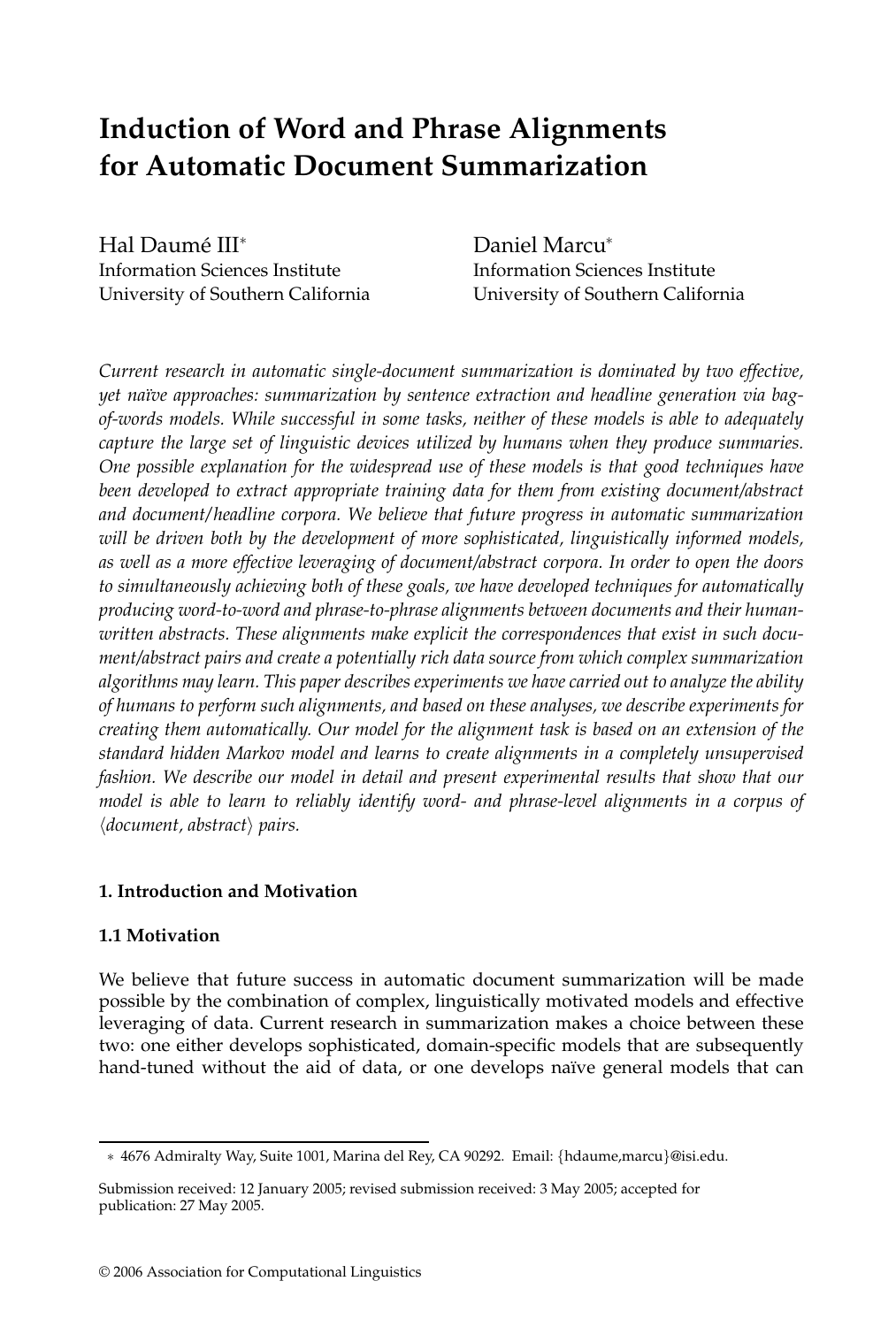Connecting Point has become the single largest Mac retailer after tripling its Macintosh sales since January 1989.



Connecting Point Systems tripled its sales of Apple Macintosh systems since last January. It is now the single largest seller of Macintosh.

#### **Figure 1**

Example alignment of a single abstract sentence with two document sentences.

be trained on large amounts of data (in the form of corpora of document/extract or document/headline pairs). One reason for this is that currently available technologies are only able to extract very coarse and superficial information that is inadequate for training complex models. In this article, we propose a method to overcome this problem: automatically generating word-to-word and phrase-to-phrase *alignments* between documents and their human-written abstracts.<sup>1</sup>

To facilitate discussion and to motivate the problem, we show in Figure 1 a relatively simple alignment between a document fragment and its corresponding abstract fragment from our corpus.<sup>2</sup> In this example, a single abstract sentence (shown along the top of the figure) corresponds to exactly two document sentences (shown along the bottom of the figure). If we are able to automatically generate such alignments, one can envision the development of models of summarization that take into account effects of word choice, phrasal and sentence reordering, and content selection. Such models could be simultaneously linguistically motivated and data-driven. Furthermore, such alignments are potentially useful for current-day summarization techniques, including sentence extraction, headline generation, and document compression.

A close examination of the alignment shown in Figure 1 leads us to three observations about the nature of the relationship between a document and its abstract, and hence about the alignment itself:

- Alignments can occur at the granularity of words and of phrases.
- The ordering of phrases in an abstract can be different from the ordering of phrases in the document.
- Some abstract words do not have direct correspondents in the document, and many document words are never used in an abstract.

In order to develop an alignment model that could recreate such an alignment, we need our model to be able to operate both at the word level and at the phrase level, we need it to be able to allow arbitrary reorderings, and we need it to be able to account for words on *both* the document *and* abstract side that have no direct correspondence. In this paper, we develop an alignment model that is capable of learning all these aspects of the alignment problem in a completely unsupervised fashion.

<sup>1</sup> We will use the words *abstract* and *summary* interchangeably. When we wish to emphasize that a particular summary is *extractive*, we will refer to it as an *extract.*

<sup>2</sup> As part of the tokenization step, any possessive form is split off from its noun, and represented as *POSS.* In most cases, this involves separating an "'s" and replacing it with POSS, as in "John's" → "John *POSS*." For consistency, we have treated "it's"/"its" as a special case: "its" (the possessive) is converted to "it *POSS*."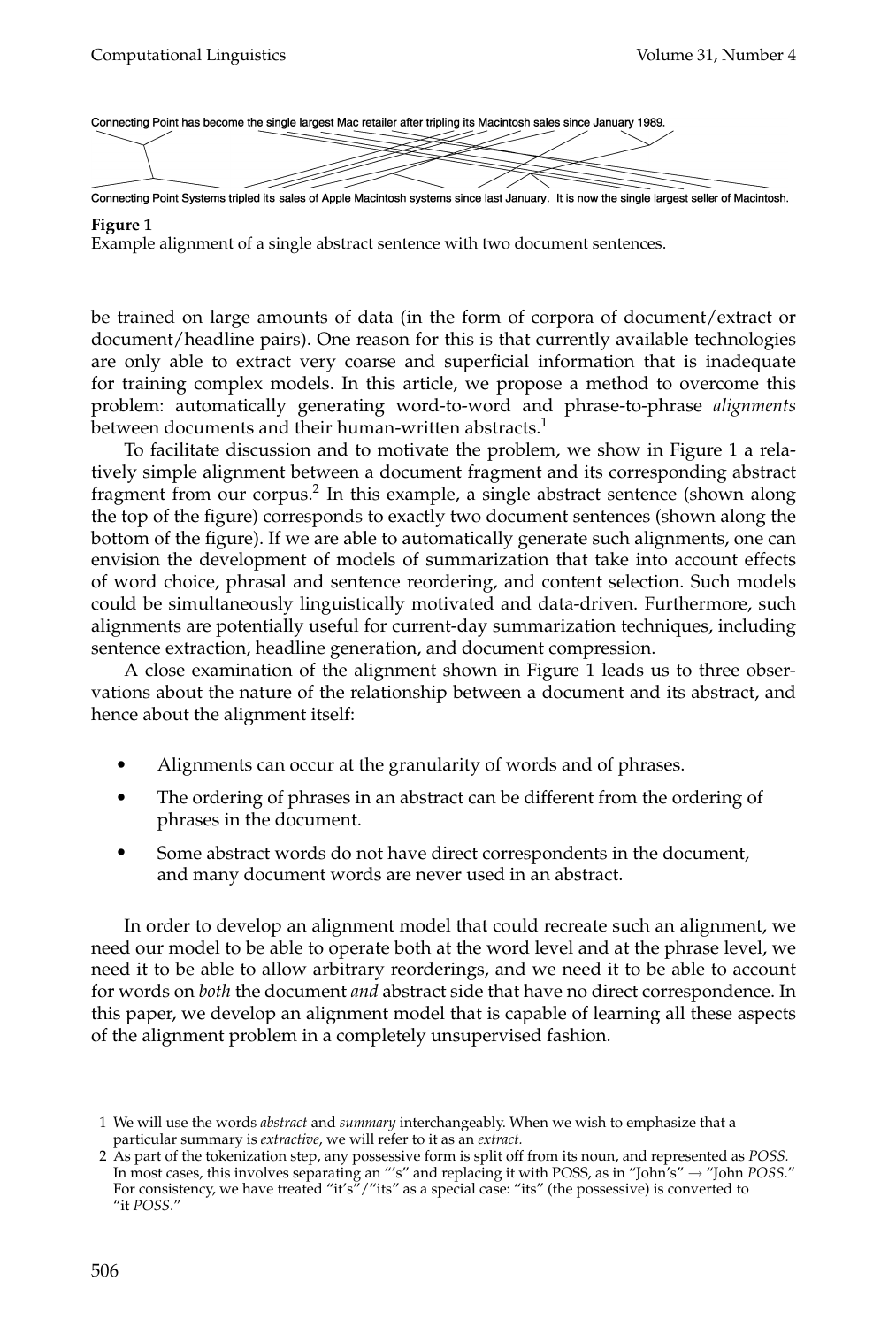# **1.2 Shortcomings of Current Summarization Models**

Current state-of-the-art automatic single-document summarization systems employ one of three techniques: sentence extraction, bag-of-words headline generation, or document compression. Sentence extraction systems take full sentences from a document and concatenate them to form a summary. Research in sentence extraction can be traced back to work in the mid 1950s and late 1960s by Luhn (1956) and Edmundson (1969). Recent techniques are startlingly not terribly divergent from these original methods; see Mani and Maybury (1999); Marcu (2000); Mani (2001) for a comprehensive overview. Headline generation systems, on the other hand, typically extract individual words from a document to produce a very short headline-style summary; see Banko, Mittal, and Witbrock (2000); Berger and Mittal (2000); Schwartz, Zajic, and Dorr (2002) for representative examples. Between these two extremes, there has been a relatively modest amount of work in sentence simplification (Chandrasekar, Doran, and Bangalore 1996; Mahesh 1997; Carroll et al. 1998; Grefenstette 1998; Jing 2000; Knight and Marcu 2002) and document compression (Daumé III and Marcu 2002; Daume III and Marcu 2004; Zajic, Dorr, and Schwartz 2004) in which words, phrases, ´ and sentences are selected in an extraction process.

While such approaches have enjoyed some success, they all suffer from modeling shortcomings. Sentence extraction systems and document compression models make unrealistic assumptions about the summarization task (namely, that extraction is sufficient and that sentences are the appropriate level of granularity). Headline generation systems employ very weak models that make an incorrect bag-of-words assumption. This assumption allows such systems to learn limited transformations to produce headlines from arbitrary documents, but such transformations are not nearly complex enough to adequately model anything beyond indicative summaries at a length of around 10 words. Bag-of-words models can learn what the most important words to keep in a headline are, but say nothing about how to structure them in a well-formed, grammatical headline.

In our own work on document compression models (Daumé III and Marcu 2002; Daumé III and Marcu 2004), both of which extend the sentence compression model of Knight and Marcu (2002), we assume that sentences and documents can be summarized exclusively through deletion of contiguous text segments. In Knight and Marcu's data, we found that from a corpus of 39,060 abstract sentences, only 1,067 were created from corresponding document sentences via deletion of contiguous segments. In other words, only 2.7% of the sentences in real (document, abstract) pairs can be explained by the model proposed by Knight and Marcu (2002). Such document compression models do not explain the rich set of linguistic devices employed, for example, in Figure 1.

# **1.3 Prior Work on Alignments**

In the sentence extraction community, there exists a wide variety of techniques for (essentially) creating alignments between document *sentences* and abstract *sentences* (Kupiec, Pedersen, and Chen 1995; Teufel and Moens 1997; Marcu 1999); see also Barzilay and Elhadad (2003); Quirk, Brockett, and Dolan (2004) for work describing alignments for the monolingual paraphrasing task. These techniques typically take into account information such as lexical overlap, synonymy, ordering, length, discourse structure, and so forth. The sentence alignment problem is a comparatively simple problem to solve, and current approaches work quite well. Unfortunately, these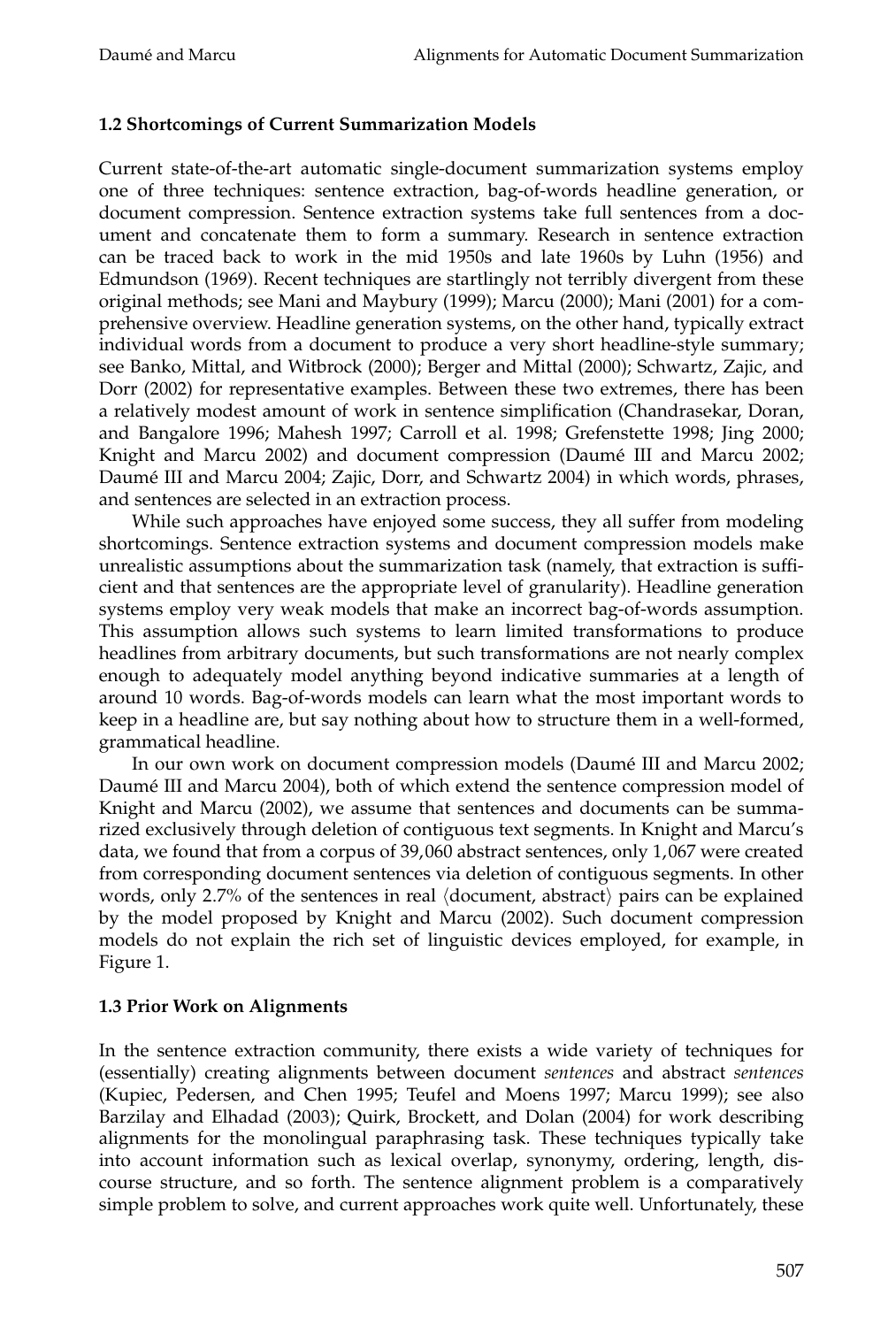alignments are the least useful, because they can only be used to train sentence extraction systems.

In the context of headline generation, simple statistical models are used for aligning documents and headlines (Banko, Mittal, and Witbrock 2000; Berger and Mittal 2000; Schwartz, Zajic, and Dorr 2002), based on IBM Model 1 (Brown et al. 1993). These models treat documents and headlines as simple bags of words and learn probabilistic word-based mappings between the words in the documents and the words in the headlines. Such mappings can be considered word-to-word alignments, but as our results show (see Section 5), these models are too weak for capturing the sophisticated operations that are employed by humans in summarizing texts.

To date, there has been very little work on the word alignment task in the context of summarization. The most relevant work is that of Jing (2002), in which a hidden Markov alignment model is applied to the task of identifying word and phrase-level correspondences between documents and abstracts. Unfortunately, this model is only able to align words that are identical up to their stems, and thus suffers from a problem of recall. This also makes it ill-suited to the task of learning how to perform abstraction, in which one would desire to know how words get changed. For example, Jing's model cannot identify any of the following alignments from Figure 1: (*Connecting Point*  $\leftrightarrow$ *Connecting Point Systems*), (Mac ↔ Macintosh), (retailer ↔ seller), (*Macintosh* ↔ *Apple Macintosh systems*) and (*January 1989* ↔ *last January*).

Word alignment (and, to a lesser degree, phrase alignment) has been an active topic of research in the machine translation community. Based on these efforts, one might be initially tempted to use readily available alignment models developed in the context of machine translation, such as GIZA++ (Och and Ney 2003), to obtain wordlevel alignments in -document, abstract corpora. However, as we will show (Section 5), the alignments produced by such a system are inadequate for the  $\langle$  document, abstract $\rangle$ alignment task.

# **1.4 Article Structure**

In this article, we describe a novel, general model for automatically inducing wordand phrase-level alignments between documents and their human-written abstracts. Beginning in Section 2, we will describe the results of *human* annotation of such alignments. Based on this annotation, we will investigate the empirical linguistic properties of such alignments, including lexical transformations and movement. In Section 3, we will introduce the statistical model we use for deriving such alignments automatically. The inference techniques are based on those of semi-Markov models, extensions of hidden Markov models that allow for multiple simultaneous observations.

After our discussion of the model structure and algorithms, we discuss the various parameterizations we employ in Section 4. In particular, we discuss three distinct models of movement, two of which are well-known in the machine translation alignment literature, and a third one that exploits syntax in a novel, "light" manner. We also discuss several models of lexical rewriting, based on identities, stems, WordNet synonymy, and automatically induced lexical replacements. In Section 5, we present experimental results that confirm that our model is able to learn the hidden structure in our corpus of (document, abstract) pairs. We compare our model against well-known alignment models designed for machine translation as well as a state-of-the-art alignment model specifically designed for summarization (Jing 2002). Additionally, we discuss errors that the model currently makes, supported by some relevant examples and statistics. We conclude with some directions for future research (Section 6).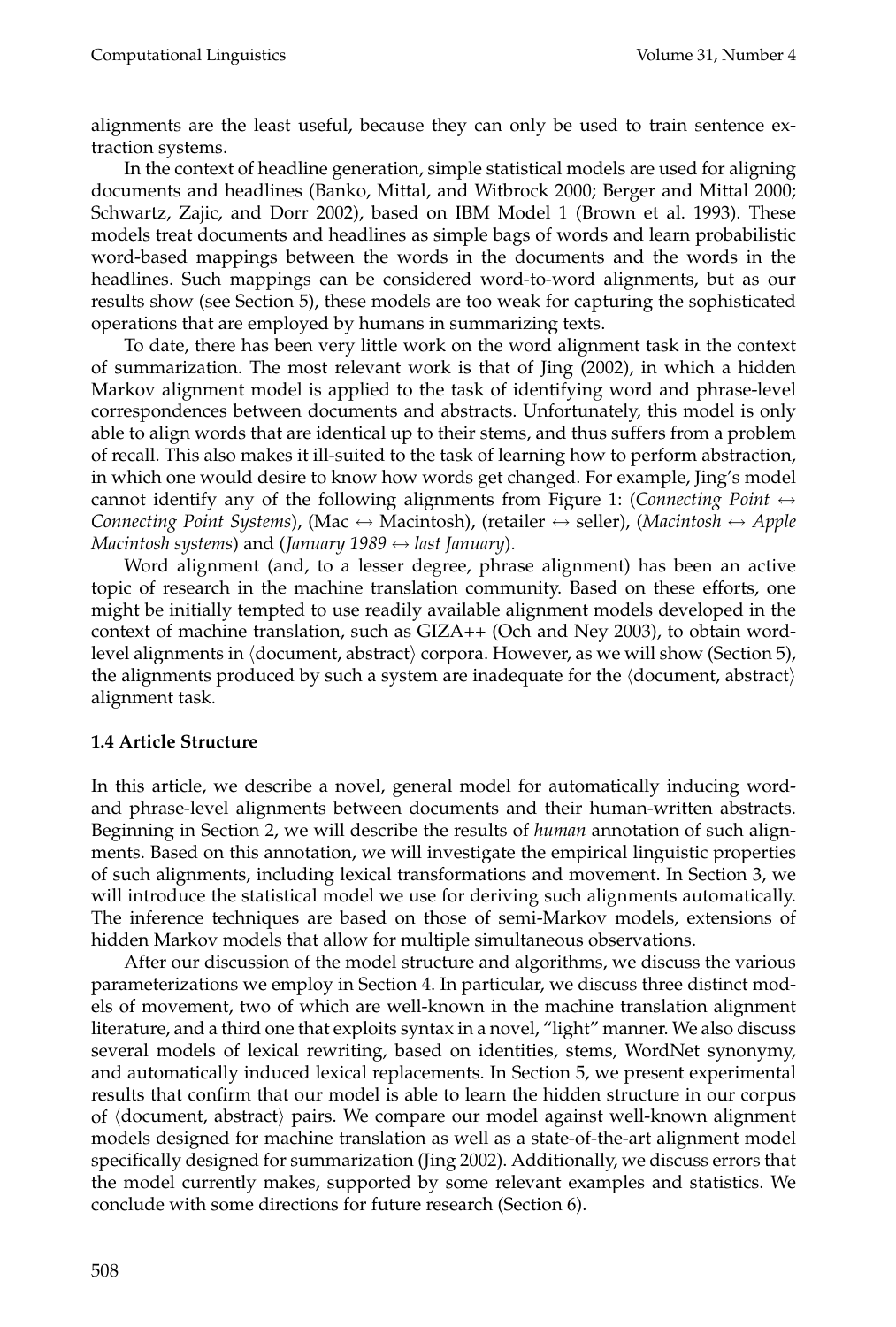|               | Sub-corpus<br>Documents<br>Abstracts |         | Annotated<br>Abstracts<br>Documents |         |
|---------------|--------------------------------------|---------|-------------------------------------|---------|
|               |                                      |         |                                     |         |
| Documents     |                                      | 2033    |                                     | 45      |
| Sentences     | 13k                                  | 82k     | 244                                 | 2k      |
| Words         | 261k                                 | 2.5M    | 6.4k                                | 49k     |
| Unique words  | 14k                                  | 42k     | 1.9k                                | 5.9k    |
|               |                                      | 45k     |                                     | 6k      |
| Sentences/Doc | 6.28                                 | 40.83   | 5.42                                | 45.3    |
| Words/Doc     | 128.52                               | 1229.71 | 142.33                              | 1986.16 |
| Words/Sent    | 20.47                                | 28.36   | 26.25                               | 24.20   |

### **Table 1** Ziff-Davis corpus statistics.

# **2. Human-produced Alignments**

In order to decide how to design an alignment model and to judge the quality of the alignments produced by a system, we first need to create a set of "gold standard" alignments. To this end, we asked two human annotators to manually construct such alignments between documents and their abstracts. These  $\langle$ document, abstract $\rangle$ pairs were drawn from the Ziff-Davis collection (Marcu 1999). Of the roughly 7,000 documents in that corpus, we randomly selected 45 pairs for annotation. We added to this set of 45 pairs the 2,000 shorter documents from this collection, and all the work described in the remainder of this paper focuses on this subset of 2,033 (document, abstract) pairs. $3$  Statistics for this sub-corpus and for the pairs selected for annotation are shown in Table 1. As can be simply computed from this table, the compression rate in this corpus is about 12%. The first five human-produced alignments were completed separately and then discussed; the last 40 were done independently.

# **2.1 Annotation Guidelines**

Annotators were asked to perform word-to-word and phrase-to-phrase alignments between abstracts and documents, and to classify each alignment as either possible (*P*) or sure  $(S)$ , where  $S \subseteq P$ , following the methodology used in the machine translation community (Och and Ney 2003). The direction of containment ( $S \subseteq P$ ) is because being a *sure* alignment is a stronger requirement than being a *possible* alignment. A full description of the annotation guidelines is available in a document available with the alignment software on the first author's web site (http://www.isi.edu/∼hdaume/HandAlign). Here, we summarize the main points.

The most important instruction that annotators were given was to align everything in the summary to *something*. This was not always possible, as we will discuss shortly, but by and large it was an appropriate heuristic. The second major instruction was to choose alignments with *maximal consecutive length:* If there are two possible alignments for a phrase, the annotators were instructed to choose the one that will result in the longest consecutive alignment. For example, in Figure 1, this rule governs the choice of

<sup>3</sup> The reason there are 2,033 pairs, not 2,045, is that 12 of the original 45 pairs were among the 2,000 shortest, so the 2,033 pairs are obtained by taking the 2,000 shortest and adding to them the 33 pairs that were annotated and not already among the 2,000 shortest.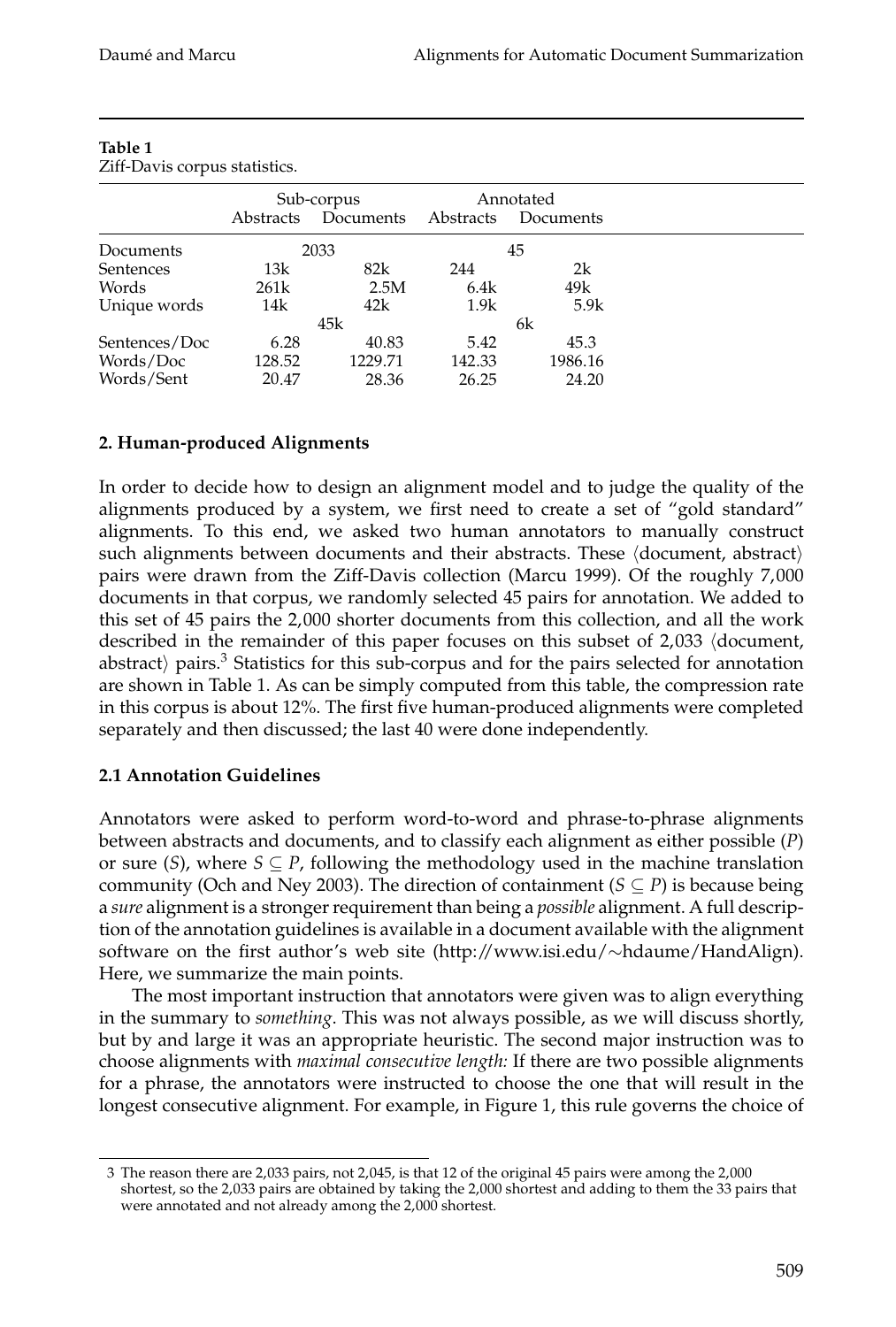the alignment of the word *Macintosh* on the summary side: lexically, it could be aligned to the final occurrence of the word *Macintosh* on the document side, but by aligning it to *Apple Macintosh systems*, we are able to achieve a longer consecutive sequence of aligned words.

The remainder of the instructions have to do primarily with clarifying particular linguistic phenomena including punctuation, anaphora (for entities, annotators are told to feel free to align names to pronouns, for instance) and metonymy, null elements, genitives, appositives, and ellipsis.

# **2.2 Annotator Agreement**

To compute annotator agreement, we employed the kappa statistic. To do so, we treat the problem as a sequence of binary decisions: given a single summary word and document word, should the two be aligned? To account for phrase-to-phrase alignments, we first converted these into word-to-word alignments using the "all pairs" heuristic. By looking at all such pairs, we wound up with 7.2 million items over which to compute the kappa statistic (with two annotators and two categories). Annotator agreement was strong for sure alignments and fairly weak for possible alignments. When considering only sure alignments, the kappa statistic for agreement was 0.63 (though it dropped drastically to 0.42 on possible alignments).

In performing the annotation, we found that punctuation and non-content words are often very difficult to align (despite the discussion of these issues in the alignment guidelines). The primary difficulty with function words is that when the summarizers have chosen to reorder words to use slightly different syntactic structures, there are lexical changes that are hard to predict.4 Fortunately, for many summarization tasks, it is much more important to get content words right, rather than function words. When words on a stop list of 58 function words and punctuation were ignored, the kappa value rose to 0.68. Carletta (1995) has suggested that kappa values over 0.80 reflect very strong agreement and that kappa values between 0.60 and 0.80 reflect good agreement.<sup>5</sup>

# **2.3 Results of Annotation**

After the completion of these alignments, we can investigate some of their properties. Such an investigation is interesting both from the perspective of designing a model and from a linguistic perspective.

In the alignments, we found that roughly 16% of the *abstract* words are left unaligned. This figure includes both standard lexical words and punctuation. Of this 16%, 4% are punctuation marks (though not all punctuation is unaligned) and 7% are function words. The remaining 5% are words that would typically be considered content words. This rather surprising result tells us that any model we build needs to be able to account for a reasonable portion of the abstract to not have a direct correspondence to any portion of the document.

<sup>4</sup> For example, the change from *I gave a gift to the boy.* to *The boy received a gift from me.* is relatively straightforward; however, it is a matter of opinion whether *to* and *from* should be aligned – they serve the same role, but certainly do not mean the same thing.

 $5$  All annotator agreement figures are calculated only on the last  $40$   $\langle$ document, abstract $\rangle$  pairs, which were annotated independently.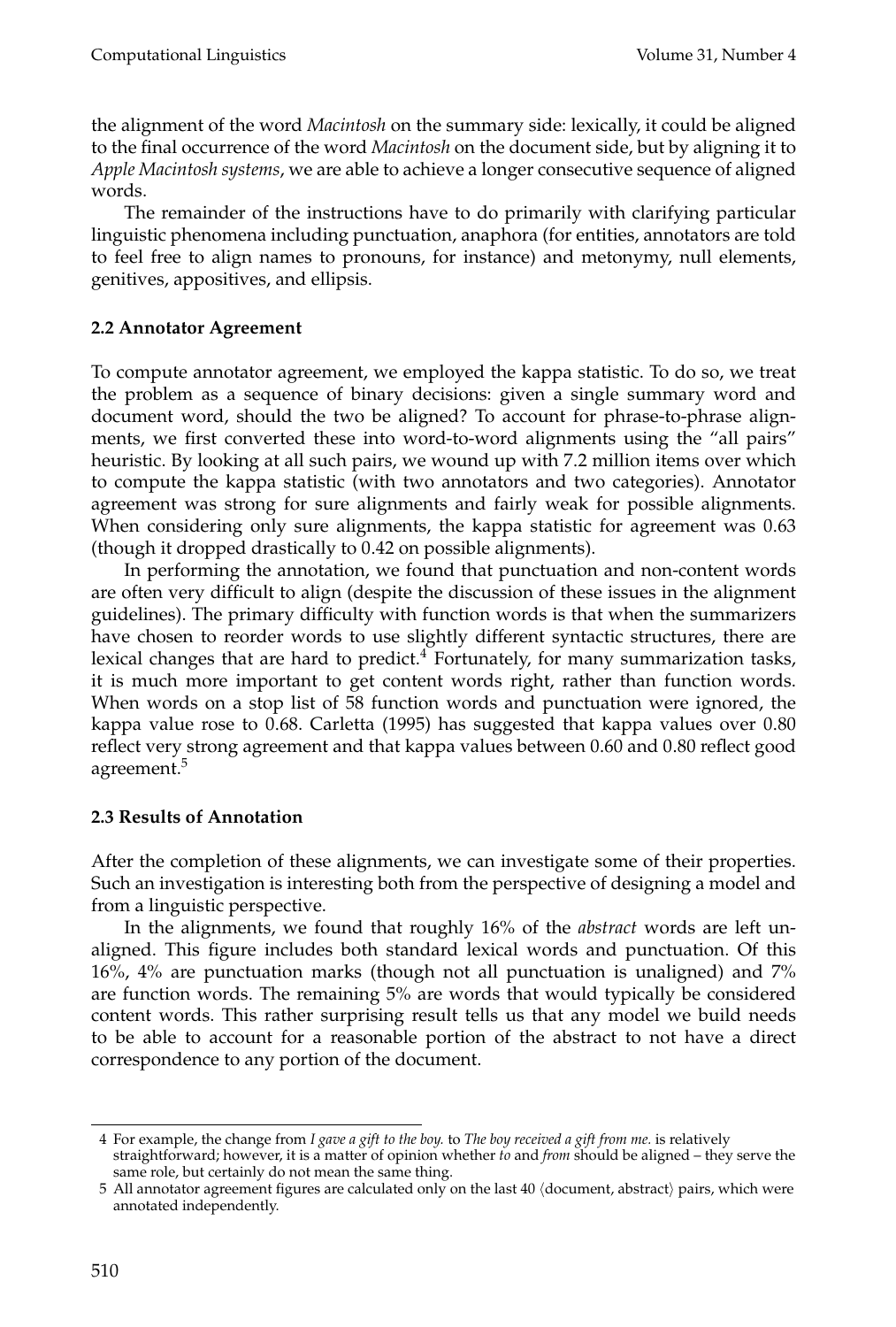To get a sense of the importance of producing alignments at the *phrase* level, we computed that roughly 75% of the alignments produced by humans involve only one word on both sides. In 80% of the alignments, the summary side is a single word (thus in 5% of the cases, a single summary word is aligned to more than one document word). In 6.1% of the alignments, the summary side involved a phrase of length two, and in 2.2% of the cases it involved a phrase of length three. In all these numbers, care should be taken to note that the humans were instructed to produce phrase alignments *only* when word alignments were impossible. Thus, it is entirely likely that summary word *i* is aligned to document word *j* and summary word  $i + 1$  is aligned to document word  $j + 1$ , in which case we count this as two singleton alignments, rather than an alignment of length two. These numbers suggest that looking at phrases in addition to words is empirically important.

Lexical choice is another important aspect of the alignment process. Of all the aligned summary words and phrases, the corresponding document word or phrase was exactly the same as that on the summary side in 51% of the cases. When this constraint was weakened to looking only at stems (for multi-word phrases, a match meant that each corresponding word matched up to stem), this number rose to 67%. When broken down into cases of singletons and non-singletons, we saw that 86% of singletons are identical up to stem, and 48% of phrases are identical up to stem. This suggests that looking at stems, rather than lexical items, is useful.

Finally, we investigated the issue of adjacency in the alignments. Specifically, we consider the following question: Given that a summary phrase ending at position *i* is aligned to a document phrase ending at position *j*, what is a likely position in the document for the summary phrase beginning at position  $i + 1$ ? It turns out that this is overwhelmingly  $j + 1$ . In Figure 2, we have plotted the frequencies of such relative *jumps* over the human-aligned data. This graph suggests that a model biased toward stepping forward monotonically in the document is likely to be appropriate. However, it should also be noted that *backward* jumps are also quite common, suggesting that a monotonic alignment model is inappropriate for this task.

# **3. Statistical Alignment Model**

Based on linguistic observations from the previous section, we reach several conclusions regarding the development of a statistical model to produce such alignments. First, the model should be able to produce alignments between phrases of arbitrary length (but perhaps with a bias toward single words). Second, it should not be constrained by any assumptions of monotonicity or word (or stem) identity, but it might be able to realize that monotonicity and word and stem identity are *good indicators* of alignment. Third, our model must be able to account for words on the abstract side that have no correspondence on the document side (following the terminology from the machine translation community, we will refer to such words as *null generated*).

# **3.1 Generative Story**

Based on these observations, and with an eye toward computational tractability, we posit the following *generative story* for how a summary is produced, given a document:

- 1. Repeat until the whole summary is generated:
	- (a) Choose a document position *j* and *jump* there.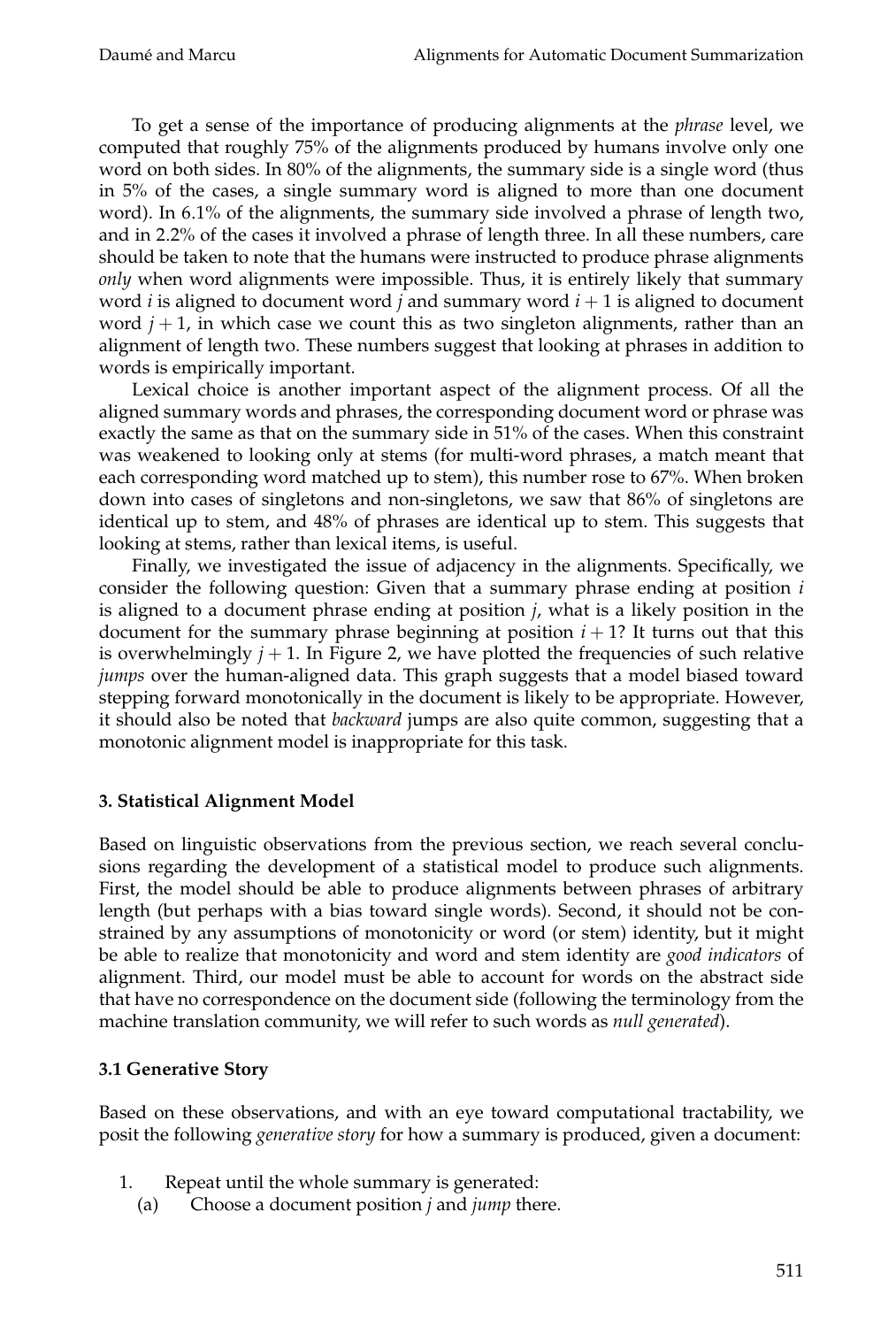

#### **Figure 2**

Analysis of the motion observed in documents when considering a movement of  $+1$  on the summary side.

- (b) Choose a document phrase length *l*.
- (c) Generate a summary phrase based on the document phrase spanning positions  $j$  to  $j + l$ .
- 2. *Jump* to the end of the document.

In order to account for null generated summary words, we augment the above generative story with the option to jump to a specifically designated *null state* from which a summary phrase may be generated without any correspondence in the document. From inspection of the human-aligned data, most such null generated words are function words or punctuation; however, in some cases, there are pieces of information in the summary that truly did not exist in the original document. The null generated words can account for these as well (additionally, the null generated words allow the model to "give up" when it cannot do anything better). We require that summary phrases produced from the null state have length 1, so that in order to generate multiple null generated words, they must be generated independently.

In Figure 3, we have shown a portion of the generative process that would give rise to the alignment in Figure 1.

This generative story implicitly induces an alignment between the document and the summary: the summary phrase is considered to be aligned to the document phrase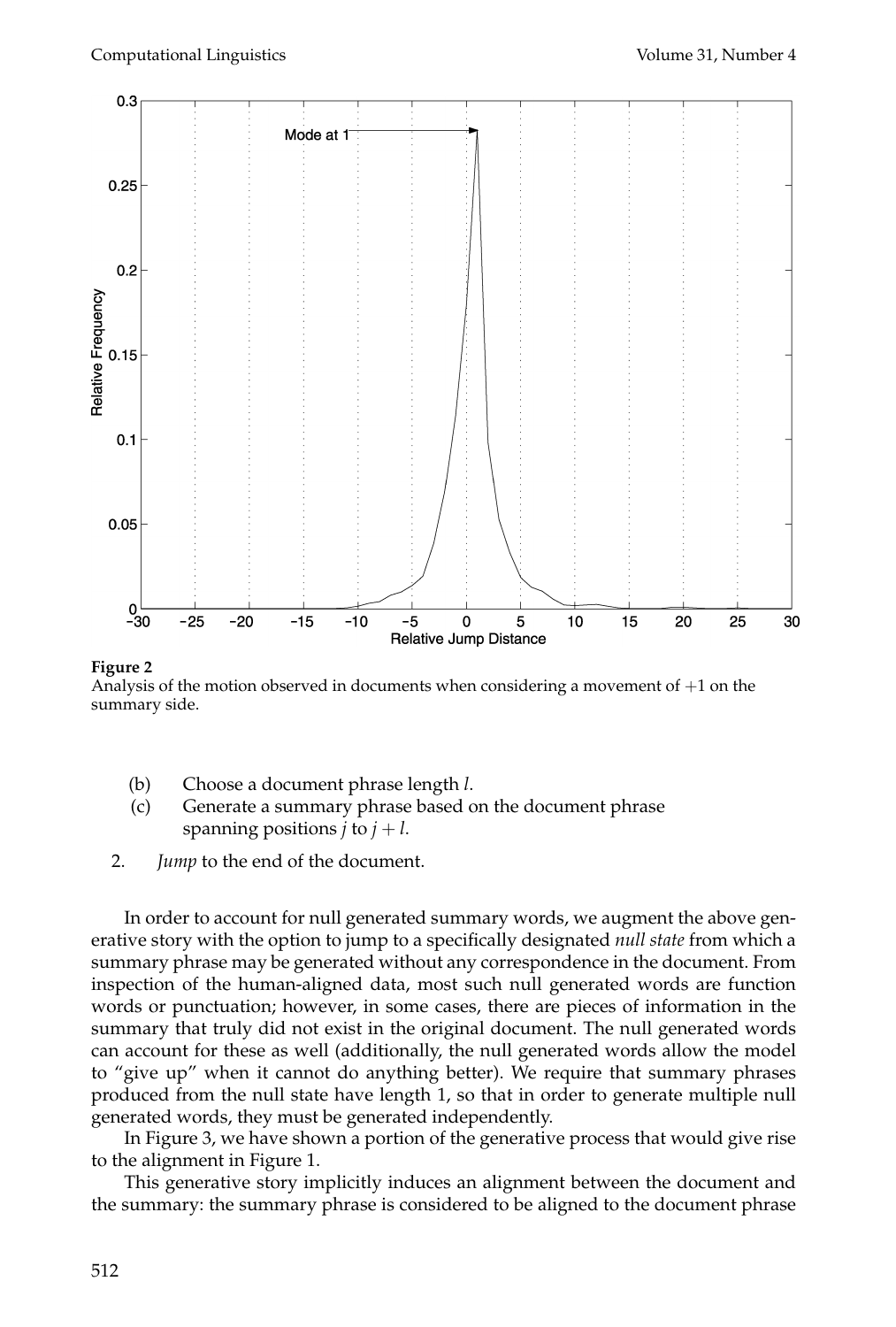Connecting Point has become the single largest Mac retailer after tripling its Macintosh sales since January 1989.



Connecting Point Systems tripled its sales of Apple Macintosh systems since last January. It is now the single largest seller of Macintosh.

### **Figure 3**

Beginning and end of the generative process that gave rise to the alignment in Figure 1, which is reproduced here for convenience.

that "generated" it. In order to make this computationally tractable, we must introduce some conditional independence assumptions. Specifically, we assume the following:

- 1. Decision (a) in our generative story depends only on the position of the end of the current document phrase (i.e.,  $j + l$ ).
- 2. Decision (b) is conditionally independent of every other decision.
- 3. Decision (c) depends only on the phrase at the current document position.

# **3.2 Statistical Model**

Based on the generative story and independence assumptions described above, we can model the entire summary generation process according to two distributions:

- $\bullet$  jump( $j' | j + l$ ), the probability of jumping to position  $j'$  in the document when the previous phrase ended at position  $j + l$ .
- rewrite( $s \mid d_{i:i+1}$ ), the *rewrite* probability of generating summary phrase  $s$ given that we are considering the sub-phrase of *d* beginning at position *j* and ending at position  $j + l$ .

Specific parameterizations of the distributions jump and rewrite will be discussed in Section 4 to enable the focus here to be on the more general problems of inference and decoding in such a model. The model described by these independence assumptions very much resembles that of a hidden Markov model (HMM), where states in the state space are document ranges and emissions are summary words. The difference is that instead of generating a single word in each transition between states, an entire phrase is generated. This difference is captured by the *semi-Markov model* or *segmental HMM* framework, described in great detail by Ostendorf, Digalakis, and Kimball (1996); see also Ferguson (1980); Gales and Young (1993); Mitchell, Jamieson, and Harper (1995); Smyth, Heckerman, and Jordan (1997); Ge and Smyth (2000); Aydin, Altunbasak, and Borodovsky (2004) for more detailed descriptions of these models as well as other applications in speech processing and computational biology. In the following subsections, we will briefly discuss the aspects of inference that are relevant to our problem, but the interested reader is directed to Ostendorf, Digalakis, and Kimball (1996) for more details.

# **3.3 Creating the State Space**

Given our generative story, we can construct a semi-HMM to calculate precisely the alignment probabilities specified by our model in an efficient manner. A semi-HMM is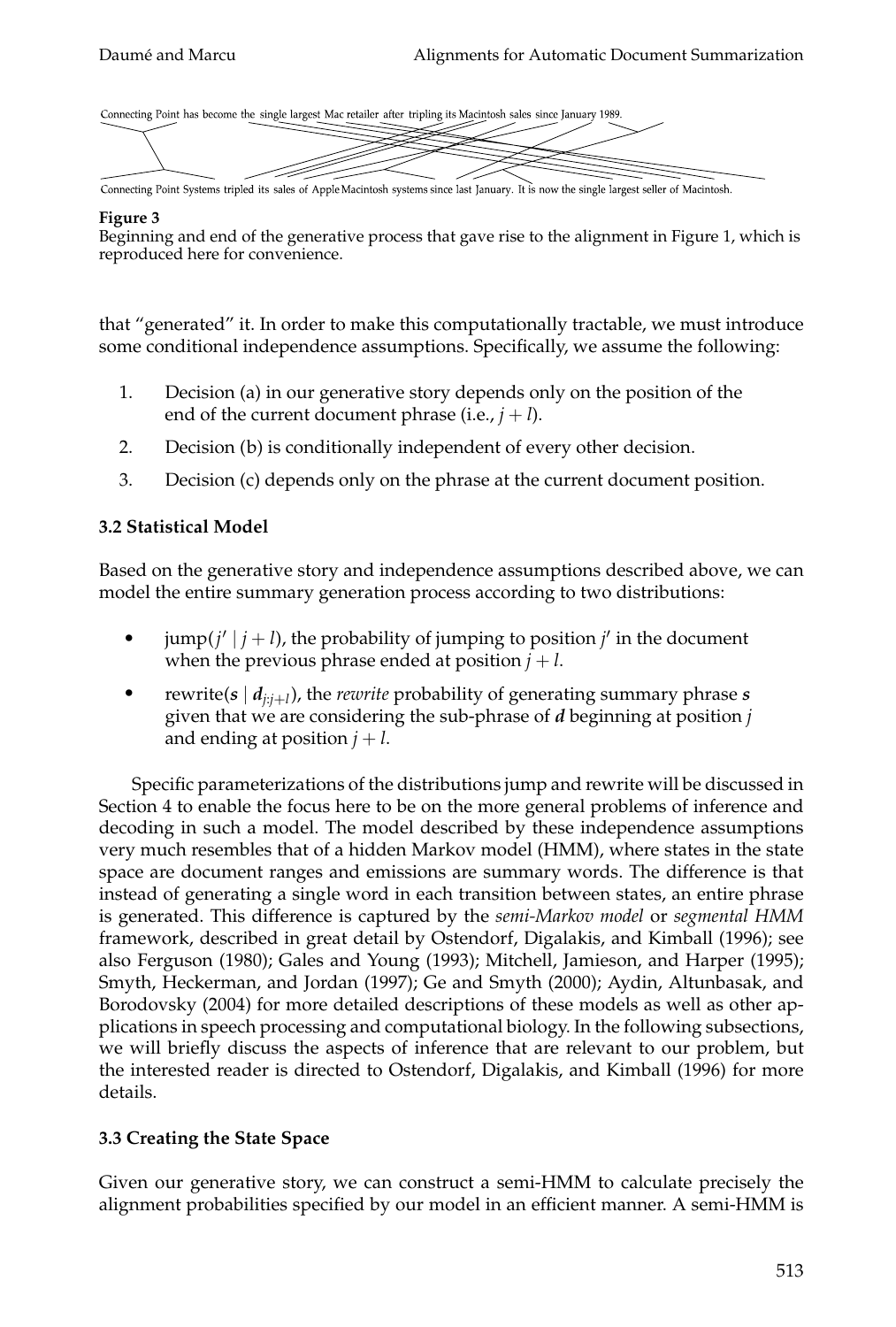fully defined by a state space (with designated start and end states), an output alphabet, transition probabilities, and observation probabilities. The semi-HMM functions like an HMM: Beginning at the start state, stochastic transitions are made through the state space according to the transition probabilities. At each step, one or more observations are generated. The machine stops when it reaches the end state.

In our case, the state set is large, but well structured. There is a unique initial state  $\langle$ start $\rangle$ , a unique final state  $\langle$ end $\rangle$ , and a state for each possible document phrase. That is, for a document of length *n*, for all  $1 \leq i \leq i' \leq n$ , there is a state that corresponds to the document phrase beginning at position *i* and ending at position *i* , which we will refer to as  $r_{i,i'}$ . There is also a null state for each document position  $r_{\emptyset,i}$ . Thus,  $S =$  $\{\langle \text{start}\rangle, \langle \text{end}\rangle\} \cup \{r_{i,i'} : 1 \leq i \leq i' \leq n\} \cup \{r_{\emptyset,i} : 1 \leq i \leq n\}.$  The output alphabet consists of each word found in *S*, plus the end-of-sentence word  $\omega$ . We only allow the word  $\omega$ to be emitted on a transition to the end state. The transition probabilities are managed by the jump model, and the emission probabilities are managed by the rewrite model.

Consider the document *a b* (the semi-HMM for which is shown in Figure 4) in the case when the corresponding summary is  $c \, d$ . Suppose the correct alignment is that *c d* is aligned to *a* and *b* is left unaligned. Then, the path taken through the semi-HMM is  $\langle start \rangle \rightarrow a \rightarrow \langle end \rangle$ . During the transition  $\langle start \rangle \rightarrow a$ , *c d* is emitted. During the transition  $a \rightarrow \langle \text{end} \rangle$ ,  $\omega$  is emitted.

# **3.4 Expectation Maximization**

The alignment task, as described above, is a chicken-and-egg problem: if we *knew* the model components (namely, the rewrite and jump tables), we would be able to efficiently find the best alignment. Similarly, if we knew the correct alignments, we would be able to estimate the model components. Unfortunately, we have neither. Expectation maximization is a general technique for learning in such chicken-and-egg situations (Dempster, Laird, and Rubin 1977; Boyles 1983; Wu 1983). The basic idea is to make a *guess* at the alignments, and then use this guess to estimate the parameters for the relevant distributions. We can use these re-estimated distributions to make a better guess at the alignments, and then use these (ideally better) alignments to re-estimate the parameters.



### **Figure 4**

Schematic drawing of the semi-HMM (with some transition probabilities) for the document *a b*.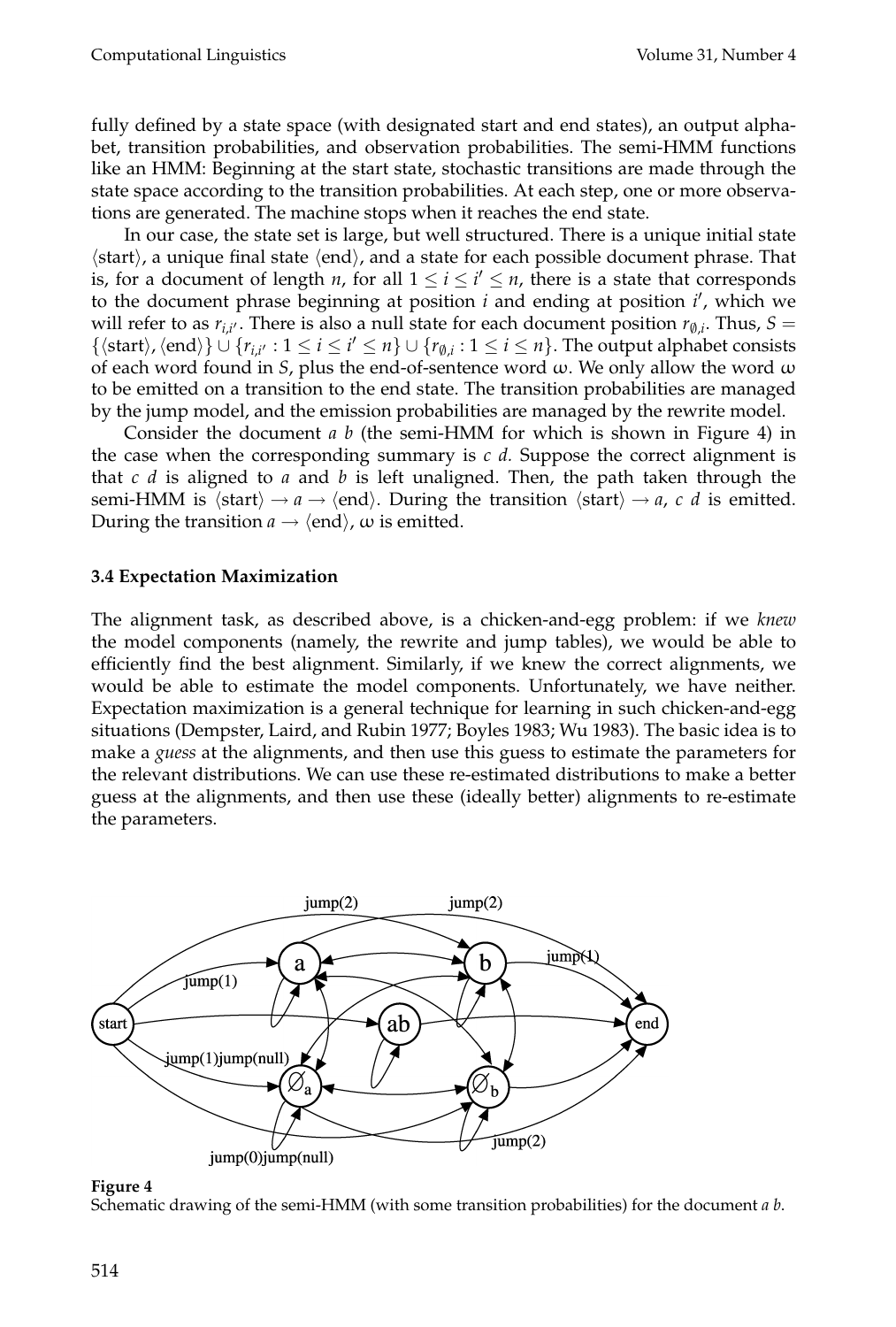Formally, the EM family of algorithms tightly bound the log of an expectation of a function by the expectation of the log of that function, through the use of Jensen's inequality (Jensen 1906). The tightness of the bound means that when we attempt to estimate the model parameters, we may do so over *expected* alignments, rather than the true (but unknown) alignments. EM gives formal guarantees of convergence, but is only guaranteed to find local maxima.

### **3.5 Model Inference**

All the inference techniques utilized in this paper are standard applications of semi-Markov model techniques. The relevant equations are summarized in Figure 5 and described here. In all these equations, the variables *t* and *t* range over phrases in the summary (specifically, the phrase *st*:*t* ), and the variables *i* and *j*range over phrases in the document. The interested reader is directed to Ostendorf, Digalakis, and Kimball (1996) for more details on the generic form of these models and their inference techniques.

Unfortunately, the number of possible alignments for a given (document, summary $\rangle$  pair is exponential in the length of the summary. This would make a naïve implementation of the computation of  $p(s | d)$  intractable without a more clever solution. Instead, we are able to employ a variant of the *forward* algorithm to compute these probabilities recursively. The basic idea is to compute the probability of generating a prefix of the summary and ending up at a particular position in the document (this is known as the forward probability). Since our independence assumptions tell us that it does not matter how we got to this position, we can use this forward probability to compute the probability of taking one more step in the summary. At the end, the desired probability  $p(s | d)$  is simply the forward probability of reaching the end of the summary and document simultaneously. The forward probabilities are calculated in the  $\alpha$  table in Figure 5. This equation essentially says that the probability of emitting the first *t* − 1 words of the summary and ending at position *j* in the document can be computed by summing over our previous position (*t* ) and previous state (*i*) and multiplying the probability of getting there  $(\alpha_i(t'+1))$  with the probability of moving from there to the current position.

$$
\alpha_j(t) = p(\mathbf{s}_{1:t-1}, \text{doc posn} = j) = \sum_{t'=0}^{t-1} \sum_{i \in S} \alpha_i(t' + 1) \text{jump}(j | i) \text{rewrite}(\mathbf{s}_{1:t-1} | d_j)
$$
\n
$$
\beta_i(t) = p(\mathbf{s}_{t:T} | \text{doc posn} = i) = \sum_{t'=t}^{T} \sum_{j \in S} \text{jump}(j | i) \text{rewrite}(\mathbf{s}_{t:t'} | d_j) \beta_j(t' + 1)
$$
\n
$$
\zeta_j(t) = \max_{i,t'} \zeta_i(t') \text{jump}(j | i) \text{rewrite}(\mathbf{s}_{t':t-1} | d_j)
$$
\n
$$
\tau_{i,j}(t',t) = \mathcal{E}\{\text{\# transitions } i \sim j \text{ emitting } s_{t':t}\} = \frac{\alpha_i(t') \text{jump}(j | i) \text{rewrite}(\mathbf{s}_{t':t} | d_j) \beta_j(t + 1)}{p(\mathbf{s}_{1:T})}
$$
\n
$$
\hat{a}_{i,j} = \frac{\mathcal{E}\{\text{\# transitions } i \sim j\}}{\mathcal{E}\{\text{\# transitions } i \sim j\}} = \frac{\sum_{t'=1}^{T} \sum_{t=t'}^{T} \tau_{i,j}(t',t)}{\sum_{t'=1}^{T} \sum_{t=t'}^{T} \sum_{j' \in S} \tau_{i,j'}(t',t)}
$$

$$
\hat{b}_{i,j,\mathbf{k}} = \frac{\mathcal{E}\{\#\text{ transitions }i\sim j \text{ with } \mathbf{w} \text{ observed}\}}{\mathcal{E}\{\#\text{ transitions }i\sim j\}} = \frac{\sum_{t:s_{t:t+|\mathbf{k}|-1}=\mathbf{k}}\tau_{i,j}(t,t+|\mathbf{k}|-1)}{\sum_{t'=1}^{T}\sum_{t=t'}^{T}\tau_{i,j}(t',t)}
$$

**Figure 5**

Summary of inference equations for a semi-Markov model.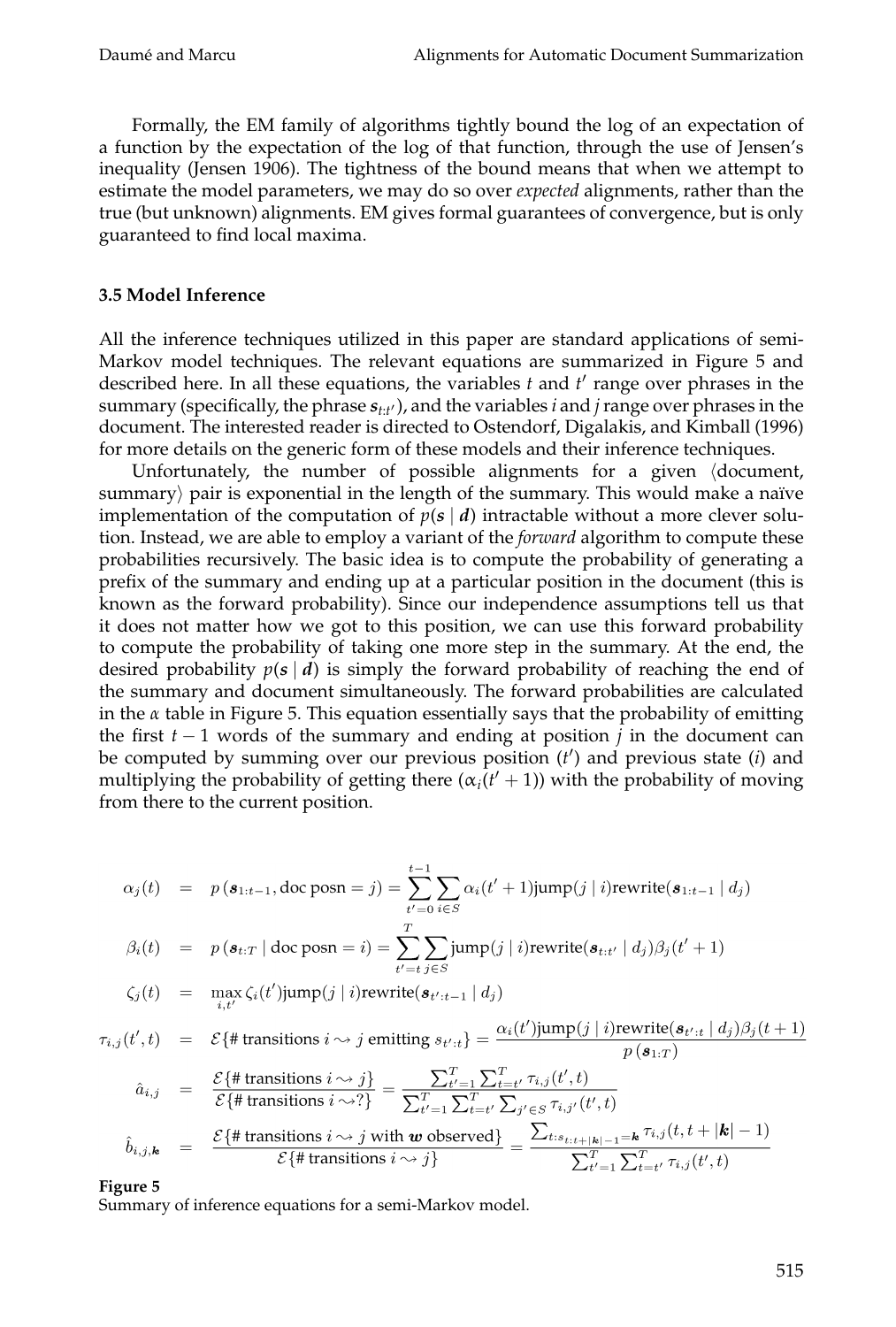The second standard inference problem is the calculation of the best alignment: the Viterbi alignment. This alignment can be computed in exactly the same fashion as the forward algorithm, with two small changes. First, the forward probabilities implicitly include a sum over all previous states, whereas the Viterbi probabilities replace this with a max operator. Second, in order to recover the actual Viterbi alignment, we keep track of which previous state this max operator chose. This is computed by filling out the  $\zeta$  table from Figure 5. This is almost identical to the computation of the forward probabilities, except that instead of summing over all possible *t* and *i*, we take the maximum over those variables.

The final inference problem is parameter re-estimation. In the case of standard HMMs, this is known as the Baum-Welch, Baum-Eagon or Forward-Backward algorithm (Baum and Petrie 1966; Baum and Eagon 1967). By introducing *backward* probabilities analogous to the forward probabilities, we can compute alignment probabilities of suffixes of the summary. The backward table is the  $\beta$  table in Figure 5, which is analogous to the  $\alpha$  table, except that the computation proceeds from the end to the start.

By combining the forward and backward probabilities, we can compute the expected number of times a particular alignment was made (the E-step in the EM framework). Based on these expectations, we can simply sum and normalize to get new parameters (the M-step). The expected transitions are computed according to the τ table, which makes use of the forward and backward probabilities. Finally, the re-estimated jump probabilities are given by  $\hat{a}$  and the re-estimated rewrite probabilities are given by *b*, which are essentially relative frequencies of the fractional counts given by the τs.

The computational complexity for the Viterbi algorithm and for the parameter reestimation is  $\mathcal{O}(N^2T^2)$ , where *N* is the length of the summary and *T* is the number of states (in our case, *T* is roughly the length of the document times the maximum phrase length allowed). However, we will typically bound the maximum length of a phrase; we are unlikely to otherwise encounter enough training data to get reasonable estimates of emission probabilities. If we enforce a maximum observation sequence length of *l*, then this drops to  $\mathcal{O}(N^2Tl)$ . Moreover, if the transition network is sparse, as it is in our case, and the maximum out-degree of any node is *b*, then the complexity drops to O (*NTbl*).

# **4. Model Parameterization**

Beyond the conditional independence assumptions made by the semi-HMM, there are nearly no additional constraints that are imposed on the parameterization (in terms of the jump and rewrite distributions) of the model. There is one additional technical requirement involving parameter re-estimation, which essentially says that the expectations calculated during the forward-backward algorithm must be sufficient statistics for the parameters of the jump and rewrite models. This constraint simply requires that whatever information we need to re-estimate their parameters is available to us from the forward-backward algorithm.

# **4.1 Parameterizing the Jump Model**

Recall that the responsibility of the jump model is to compute probabilities of the form jump(*j* | *j*), where *j* is a new position and *j* is an old position. We have explored several possible parameterizations of the jump table. The first simply computes a table of likely jump distances (i.e., jump forward 1, jump backward 3, etc.). The second models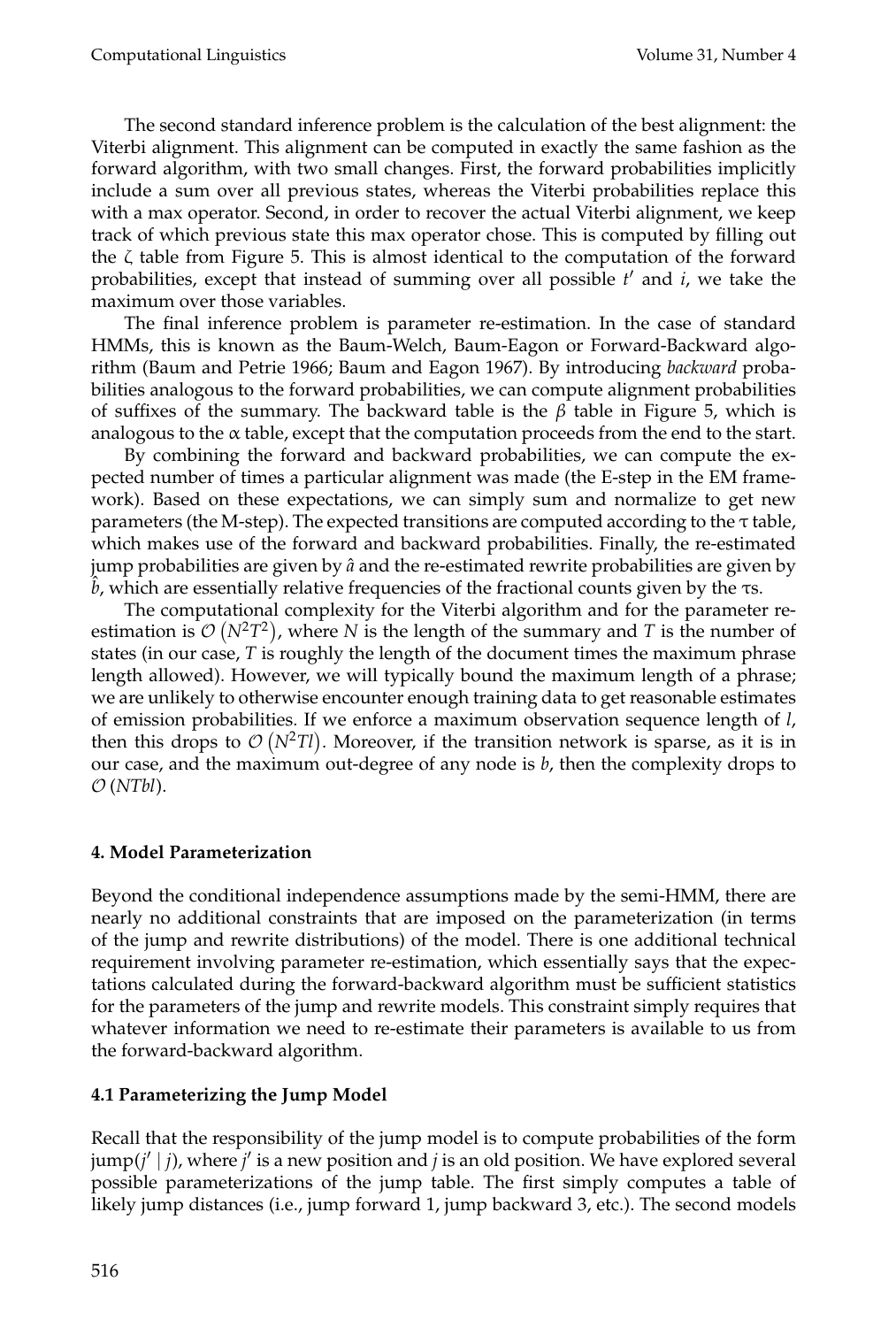### **Table 2**

Jump probability decomposition; the source state is either the designated start state, the designated end state, a document phrase position spanning from *i* to *i* (denoted *ri*,*<sup>i</sup>* ) or a null state corresponding to position *i* (denoted  $r_{\emptyset,i}$ ).

| source                    | target                       | probability                                                      |
|---------------------------|------------------------------|------------------------------------------------------------------|
| $\langle$ start $\rangle$ | $r_{i,i'}$                   | jum $p_{rel}(i)$                                                 |
| $r_{i,i'}$                | $r_{j,j'}$                   | $jump_{rel}(j - i')$                                             |
| $r_{i,j'}$                | $\langle$ end $\rangle$      | $jump_{rel}(m+1-i')$                                             |
| $\langle$ start $\rangle$ | $r_{\emptyset,i}$            | jump <sub>rel</sub> $(\emptyset)$ jump <sub>rel</sub> $(i)$      |
| $r_{\emptyset,i}$         | $r_{j,j'}$                   | $jump_{rel}(j - i)$                                              |
| $r_{\emptyset,i}$         | $r_{\emptyset, j}$           | jump <sub>rel</sub> $(\emptyset)$ jump <sub>rel</sub> $(j - i)$  |
| $r_{\emptyset,i}$         | $\langle \text{end} \rangle$ | $jump_{rel}(m+1-i)$                                              |
| $r_{i,i'}$                | $r_{\emptyset,i}$            | jump <sub>rel</sub> $(\emptyset)$ jump <sub>rel</sub> $(j - i')$ |

this distribution as a Gaussian (though, based on Figure 2 this is perhaps not the best model). Both of these models have been explored in the machine translation community. Our third parameterization employs a novel *syntax-aware* jump model that attempts to take advantage of local syntactic information in computing jumps.

**4.1.1 The Relative Jump Model.** In the relative jump model, we keep a table of counts for each possible jump distance, and compute jump $(j' | j) = \text{jump}_{rel}(j' - j)$ . Each possible jump type and its associated probability is shown in Table 2. By these calculations, regardless of document phrase lengths, transitioning forward between two consecutive segments will result in jump<sub>rel</sub>(1). When transitioning from the start state  $p$  to state  $r_{i,i'}$ , the value we use is a jump length of *i*. Thus, if we begin at the first word in the document, we incur a transition probability of *j*1. There are no transitions into *p*. We additionally remember a specific transition jump<sub>rel</sub>( $\emptyset$ ) for the probability of transitioning to a null state. It is straightforward to estimate these parameters based on the estimations from the forward-backward algorithm. In particular,  $jump_{rel}(i)$  is simply the relative frequency of length *i* jumps, and jump<sub>rel</sub> $(\emptyset)$  is simply the count of jumps that end in a null state to the total number of jumps. The null state *remembers* the position we ended in before we jumped there, and so to jump *out* of a null state, we make a jump based on this previous position.<sup>6</sup>

**4.1.2 Gaussian Jump Model.** The Gaussian jump model attempts to alleviate the sparsity of data problem in the relative jump model by assuming a parametric form to the jumps. In particular, we assume there is a mean jump length  $\mu$  and a jump variance  $\sigma^2$ , and then the probability of a jump of length *i* is given by:

$$
i \sim \mathcal{N}or(\mu, \sigma^2) \propto \exp\left[\frac{1}{\sigma^2}(i-\mu)^2\right]
$$
 (1)

Some care must be taken in employing this model, since the normal distribution is defined over a continuous space. Thus, when we discretize the calculation, the normalizing constant changes slightly from that of a continuous normal distribution. In

<sup>6</sup> In order for the null state to remember where we were, we actually introduce one null state for each document position, and require that from a document phrase *di*:*j*, we can only jump to null state ∅*j*.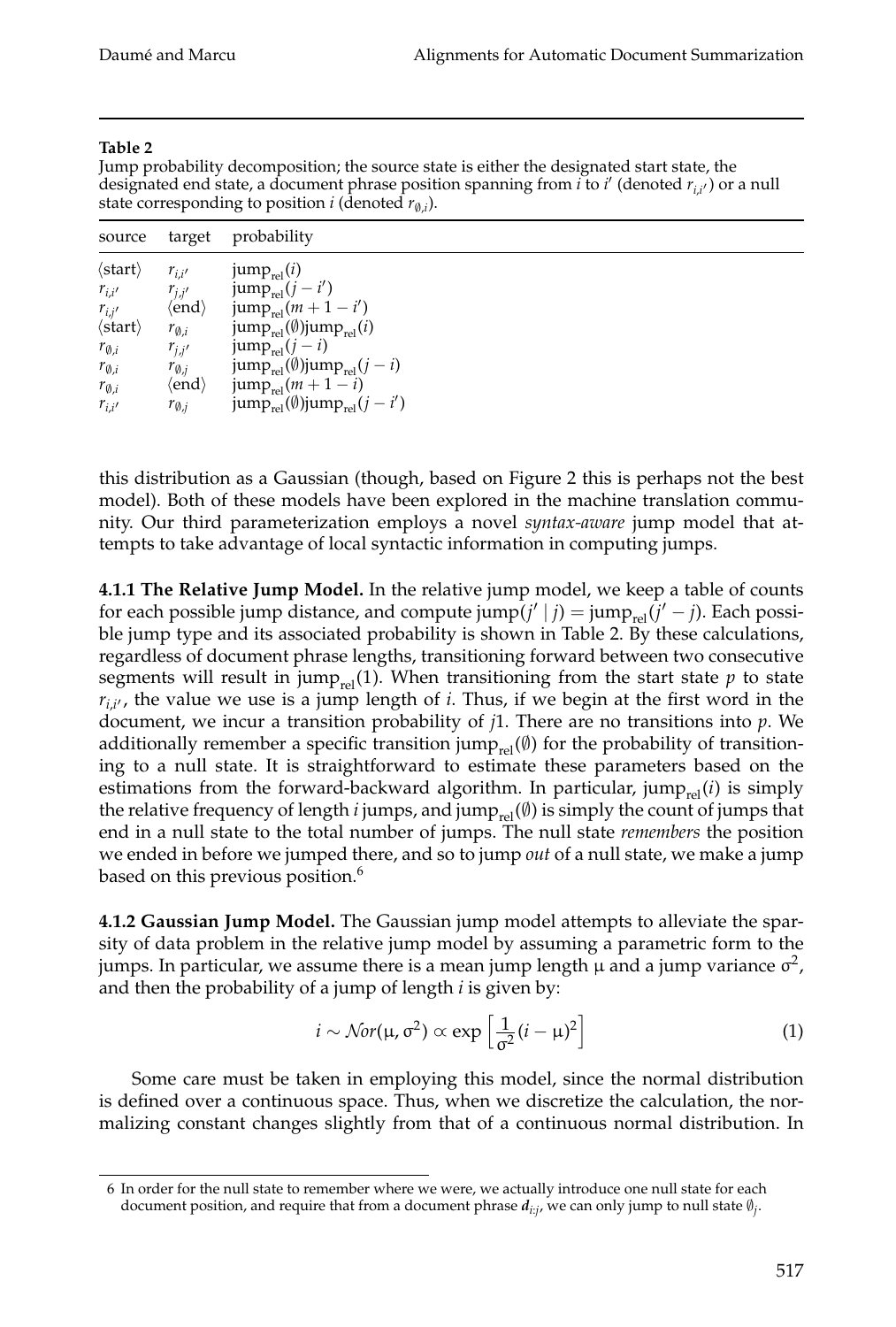practice, we normalize by summing over a sufficiently large range of possible *i*s. The parameters  $\mu$  and  $\sigma^2$  are estimated by computing the mean jump length in the expectations and its empirical variance. We model null states identically to the relative jump model.

**4.1.3 Syntax-Aware Jump Model.** Both of the previously described jump models are extremely naïve in that they look only at the distance jumped and completely ignore what is being jumped over. In the syntax-aware jump model, we wish to enable the model to take advantage of syntactic knowledge in a very weak fashion. This is quite different from the various approaches to incorporating syntactic knowledge into machine translation systems, wherein strong assumptions about the possible syntactic operations are made (Yamada and Knight 2001; Eisner 2003; Gildea 2003).

To motivate this model, consider the first document sentence shown with its syntactic parse tree in Figure 6. Though it is not always the case, forward jumps of distance more than one are often indicative of skipped words. From the standpoint of the relative jump models, jumping over the four words *tripled it 's sales* and jumping over the four words *of Apple Macintosh systems* are exactly the same.7 However, intuitively, we would be much more willing to jump over the latter than the former. The latter phrase is a full syntactic constituent, while the first phrase is just a collection of nearby words. Furthermore, the latter phrase is a prepositional phrase (and prepositional phrases might be more likely dropped than other phrases), while the former phrase includes a verb, a pronoun, a possessive marker, and a plain noun.

To formally capture this notion, we parameterize the syntax-aware jump model according to the types of phrases being jumped over. That is, to jump over *tripled it 's* sales would have probability jump<sub>syn</sub>(VBD PRP POS NNS) while to jump over of Apple *Macintosh systems* would have probability jump<sub>syn</sub>(PP). In order to compute the probabilities for jumps over many components, we factorize so that the first probability becomes  $jump_{syn}(VBD)jump_{syn}(PRP)jump_{syn}(POS)jump_{syn}(NNS)$ . This factorization explicitly encodes our preference for jumping over single units rather than several syntactically unrelated units.

In order to work with this model, we must first parse the document side of the corpus; we used Charniak's parser (Charniak 1997). Given the document parse trees, the re-estimation of the components of this probability distribution is done by simply counting what sorts of phrases are being jumped over. Again, we keep a single parameter jump<sub>syn</sub> $(\emptyset)$  for jumping to null states. To handle backward jumps, we simply consider a duplication of the tag set, where jump $_{syn}$ (NP-f) denotes a forward jump over an NP, and jum $\rm p_{syn}$ (NP-b) denotes a backward jump over an NP. $^8$ 

# **4.2 Parameterizing the Rewrite Model**

As observed from the human-aligned summaries, a good rewrite model should be able to account for alignments between identical word and phrases, between words that are identical up to stem, and between different words. Intuition (as well as further

<sup>7</sup> As can be seen from this example, we have preprocessed the data to split off possessive terms, such as the mapping from *its* to *it 's*.

<sup>8</sup> In general, there are many ways to get from one position to another. For instance, to get from *systems* to *January*, we could either jump forward over an RB and a JJ, or we could jump forward over an ADVP and backward over an NN. In our version, we restrict all jumps to the same direction, and take the shortest jump sequence, in terms of number of nodes jumped over.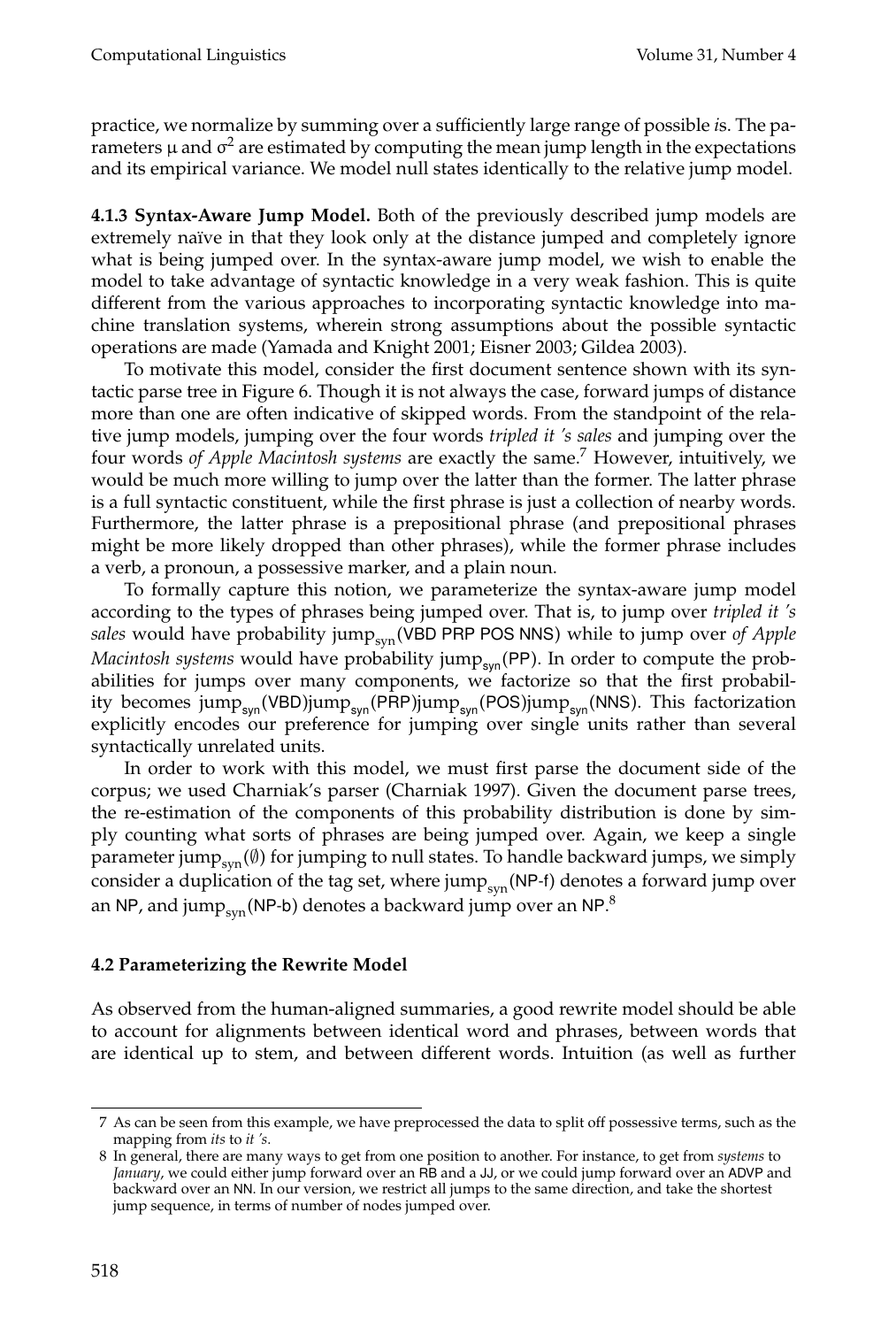

#### **Figure 6**

The syntactic tree for an example document sentence.

investigations of the data) also suggest that *synonymy* is an important factor to take into consideration in a successful rewrite model. We account for each of these four factors in four separate components of the model and then take a linear interpolation of them to produce the final probability:

$$
rewrite(s | d) = \lambda_{id} rewrite_{id}(s | d) + \lambda_{stem} rewrite_{stem}(s | d)
$$
 (2)

$$
+\lambda_{\rm wn}\text{rewrite}_{\rm wn}(s\mid d)+\lambda_{\rm rw}\text{rewrite}_{\rm rw}(s\mid d) \tag{3}
$$

where the λs are constrained to sum to unity. The four rewrite distributions used are: id is a word identity model, which favors alignment of identical words; stem is a model designed to capture the notion that matches at the stem level are often sufficient for alignment (i.e., *walk* and *walked* are likely to be aligned); wn is a rewrite model based on similarity according to WordNet; and wr is the basic rewrite model, similar to a translation table in machine translation. These four models are described in detail in this section, followed by a description of how to compute their λs during EM.

**4.2.1 Word Identity Rewrite Model.** The form of the word identity rewrite model is: rewrite<sub>id</sub>( $s | d$ ) =  $\delta_{s=d}$ . That is, the probability is 1 exactly when *s* and *d* are identical, and 0 when they differ. This model has no parameters.

**4.2.2 Stem Identity Rewrite Model.** The form of the stem identity rewrite model is very similar to that of the word identity model:

$$
\text{rewrite}_{\text{stem}}(s \mid d) = \frac{1}{Z_d} \delta_{|s| = |d|} \prod_{i=1}^{|s|} \delta_{\text{stem}(s_i) = \text{stem}(d_i)} \tag{4}
$$

That is, the probability of a phrase *s* given *d* is uniform over all phrases *s* that match  $d$  up to stem (and are of the same length, i.e.,  $|s'| = |d|$ ), and zero otherwise. The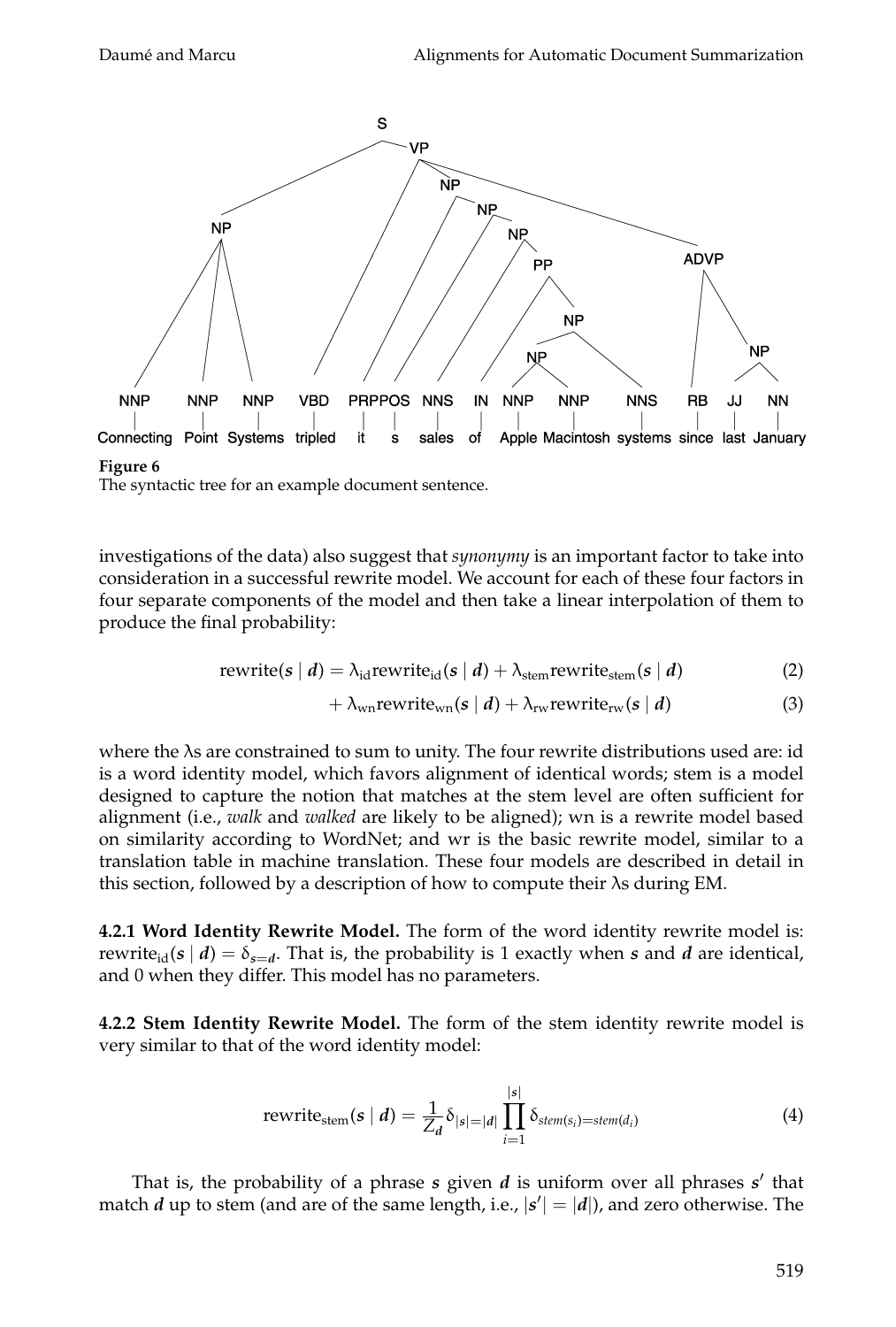normalization constant is computed offline based on a pre-computed vocabulary. This model also has no parameters.

**4.2.3 WordNet Rewrite Model.** In order to account for synonymy, we allow document phrases to be rewritten to semantically "related" summary phrases. To compute the value for rewrite<sub>wn</sub>( $s \mid d$ ), we first require that both *s* and *d* can be found in WordNet. If either cannot be found, then the probability is zero. If they both can be found, then the graph distance between their first senses is computed (we traverse the hypernymy tree up until they meet). If the two paths do not meet, then the probability is again taken to be zero. We place an exponential model on the hypernym tree-based distance:

$$
rewrite_{wn}(s \mid d) = \frac{1}{Z_d} \exp\left[-\eta dist(s, d)\right] \tag{5}
$$

Here, *dist* is calculated distance, taken to be  $+\infty$  whenever either of the failure conditions is met. The single parameter of this model is η, which is computed according to the maximum likelihood criterion from the expectations during training. The normalization constant  $Z_d$  is calculated by summing over the exponential distribution for all *s'* that occur on the summary side of our corpus.

**4.2.4 Lexical Rewrite Model.** The lexical rewrite model is the "catch all" model to handle the cases not handled by the above models. It is analogous to a translation-table (t-table) in statistical machine translation (we will continue to use this terminology for the remainder of the article), and simply computes a matrix of (fractional) counts corresponding to all possible phrase pairs. Upon normalization, this matrix gives the rewrite distribution.

**4.2.5 Estimation of the Weight Parameters.** In order to weight the four models, we need to estimate values for the  $\lambda$  components. This computation can be performed inside of the EM iterations by considering for each rewritten pair its expectation of belonging to each of the models. We use these expectations to maximize the likelihood with respect to the  $\lambda$ s and then normalize them so they sum to one.

# **4.3 Model Priors**

In the standard HMM case, the learning task is simply one of parameter estimation, wherein the maximum likelihood criterion under which the parameters are typically trained performs well. However, in our model, we are, in a sense, simultaneously estimating parameters and selecting a *model*: The model selection is taking place at the level of deciding how to segment the observed summary. Unfortunately, in such model selection problems, likelihood increases monotonically with model complexity. Thus, EM will find for us the most complex model; in our case, this will correspond to a model in which the entire summary is produced at once, and no generalization will be possible.

This suggests that a criterion other than maximum likelihood (ML) is more appropriate. We advocate the *maximum a posteriori* (MAP) criterion in this case. While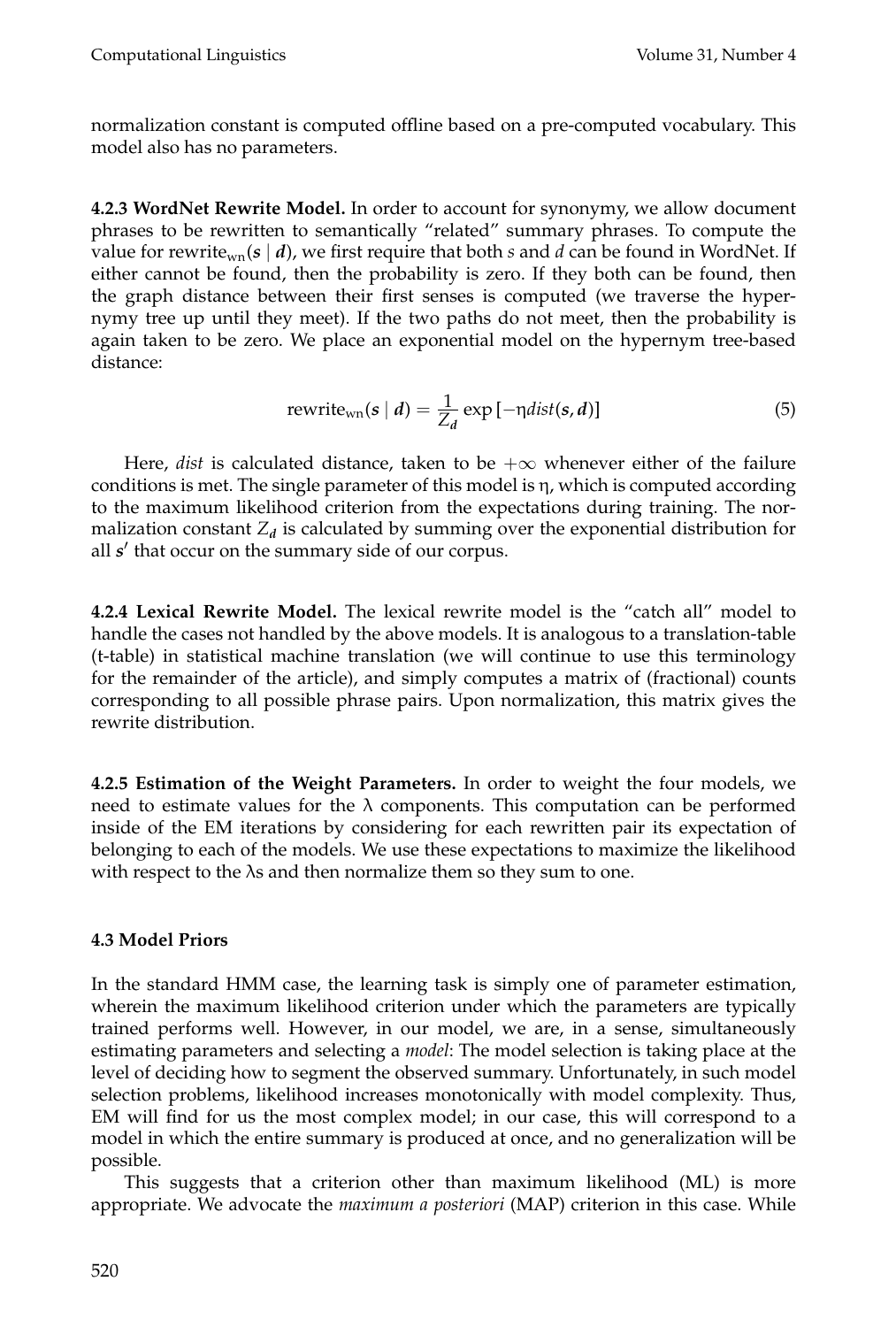ML optimizes the probability of the data given the parameters (the likelihood), MAP optimizes the product of the probability of the parameters with the likelihood (the unnormalized posterior). The difficulty in our model that makes ML estimation perform poorly is centered in the lexical rewrite model. Under ML estimation, we will simply insert an entry in the t-table for the entire summary for some uncommon or unique document word and are done. However, *a priori* we do not believe that such a parameter is likely. The question then becomes how to express this in a way that inference remains tractable.

From a statistical point of view, the t-table is nothing but a large multinomial model (technically, one multinomial for each possible document phrase). Under a multinomial distribution with parameter θ with *J*-many components (with all θ*<sup>j</sup>* positive and summing to one), the probability of an observation *x* is given by  $p(x | \theta) = \prod_{j=1}^{J} \theta_j^{x_j}$  (here, we consider *x* to be a vector of length *J* in which all components are zero except for one, corresponding to the actual observation).

This distribution belongs to the *exponential family* and therefore has a natural *conjugate* distribution. Informally, two distributions are conjugate if you can multiply them together and get the original distribution back. In the case of the multinomial, the conjugate distribution is the Dirichlet distribution. A Dirichlet distribution is parameterized by a vector  $\alpha$  of length *J* with  $\alpha$ <sub>*i*</sub>  $\geq$  0, but not necessarily summing to one. The Dirichlet distribution can be used as a prior distribution over multinomial parameters and has density:

$$
p(\theta \mid \alpha) = \frac{\Gamma\left(\sum_{j=1}^{J} \alpha_j\right)}{\prod_{j=1}^{J} \Gamma(\alpha_j)} \prod_{j=1}^{J} \theta_j^{\alpha_j - 1}.
$$

The fraction before the product is simply a normalization term that ensures that the integral over all possible θ integrates to one.

The Dirichlet is conjugate to the multinomial because when we compute the posterior of θ given α and *x*, we arrive back at a Dirichlet distribution: *p* (θ | *x*,α) ∝  $p(x | \theta) p(\theta | \alpha) \propto \prod_{j=1}^{J} \theta_j^{x_j+\alpha_j-1}$ . This distribution has the same density as the original model, but a "fake count" of  $\alpha_j - 1$  has been added to component *j*. This means that *if* we are able to express our prior beliefs about the multinomial parameters found in the t-table in the form of a Dirichlet distribution, the computation of the MAP solution can be performed exactly as described before, but with the appropriate fake counts added to the observed variables (in our case, the observed variables are the alignments between a document phrase and a summary phrase). The application of Dirichlet priors to standard HMMs has previously been considered in signal processing (Gauvain and Lee 1994). These fake counts act as a smoothing parameter, similar to Laplace smoothing (Laplace smoothing is the special case where  $\alpha_j = 2$  for all *j*).

In our case, we believe that singleton rewrites are worth 2 fake counts, that lexical identity rewrites are worth 4 fake counts and that stem identity rewrites are worth 3 fake counts. Indeed, since a singleton alignment between identical words satisfies *all* of these criteria, it will receive a fake count of 9. The selection of these counts is intuitive, but clearly arbitrary. However, this selection was not "tuned" to the data to get better performance. As we will discuss later, inference in this model over the sizes of documents and summaries we consider is quite computationally expensive. As is appropriate, we specified this prior according to our prior beliefs, and left the rest to the inference mechanism.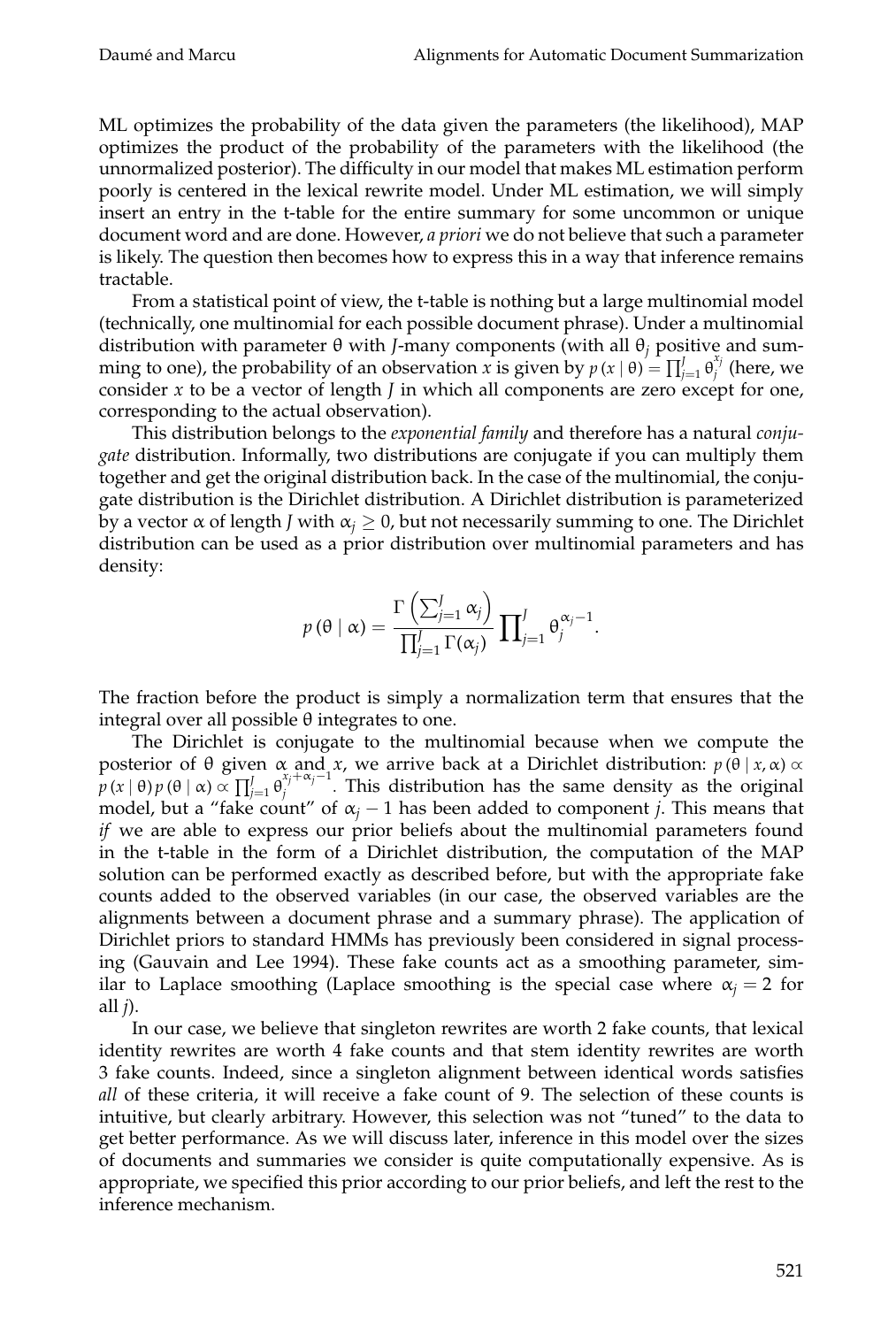# **4.4 Parameter Initialization**

We initialize all the parameters uniformly, but in the case of the rewrite parameters, since there is a prior on them, they are effectively initialized to the maximum likelihood solution under their prior.

# **5. Experimental Results**

The experiments we perform are on the same Ziff-Davis corpus described in the introduction. In order to judge the quality of the alignments produced, we compare them against the gold-standard references annotated by the humans. The standard precision and recall metrics used in information retrieval are modified slightly to deal with the *sure* and *possible* alignments created during the annotation process. Given the set *S* of sure alignments, the set  $S \subseteq P$  of possible alignments, and a set *A* of hypothesized alignments, we compute the precision as  $|A \cap P|/|A|$  and the recall as  $|A \cap S|/|S|$ .

One problem with these definitions is that phrase-based models are fond of making phrases. That is, when given an abstract containing *the man* and a document also containing *the man*, a human will align *the* to *the* and *man* to *man*. However, a phrasebased model will almost always prefer to align the entire phrase *the man* to *the man*. This is because it results in fewer probabilities being multiplied together.

To compensate for this, we define soft precision (SoftP in the tables) by counting alignments where *a b* is aligned to *a b* the same as ones in which *a* is aligned to *a* and *b* is aligned to *b.* Note, however, that this is not the same as *a* aligned to *a b* and *b* aligned to *b*. This latter alignment will, of course, incur a precision error. The soft precision metric induces a new, soft F-Score, labeled SoftF.

Often, even humans find it difficult to align function words and punctuation. A list of 58 function words and punctuation marks that appeared in the corpus (henceforth called the *ignore-list*) was assembled. We computed precision and recall scores both on all words and on all words that do not appear in the ignore-list.

# **5.1 Systems Compared**

Overall, we compare various parameter settings of our model against three other systems. First, we compare against two alignment models developed in the context of machine translation. Second, we compare against the Cut and Paste model developed in the context of "summary decomposition" by Jing (2002). Each of these systems will be discussed in more detail shortly. However, the machine translation alignment models assume *sentence pairs* as input. Moreover, even though the semi-Markov model is based on efficient dynamic programming techniques, it is still too inefficient to run on very long  $\langle$ document, abstract $\rangle$  pairs.

To alleviate both of these problems, we preprocess our  $\langle$  document, abstract $\rangle$  corpus *down to* an  $\langle$ extract, abstract $\rangle$  corpus, and then subsequently apply our models to this smaller corpus (see Figure 7). In our data, doing so does not introduce significant noise. To generate the extracts, we paired each abstract sentence with three sentences from the corresponding document, selected using the techniques described by Marcu (1999). In an informal evaluation, 20 such pairs were randomly extracted and evaluated by a human. Each pair was ranked as 0 (document sentences contain little to none of the information in the abstract sentence), 1 (document sentences contain some of the information in the abstract sentence) or 2 (document sentences contain all of the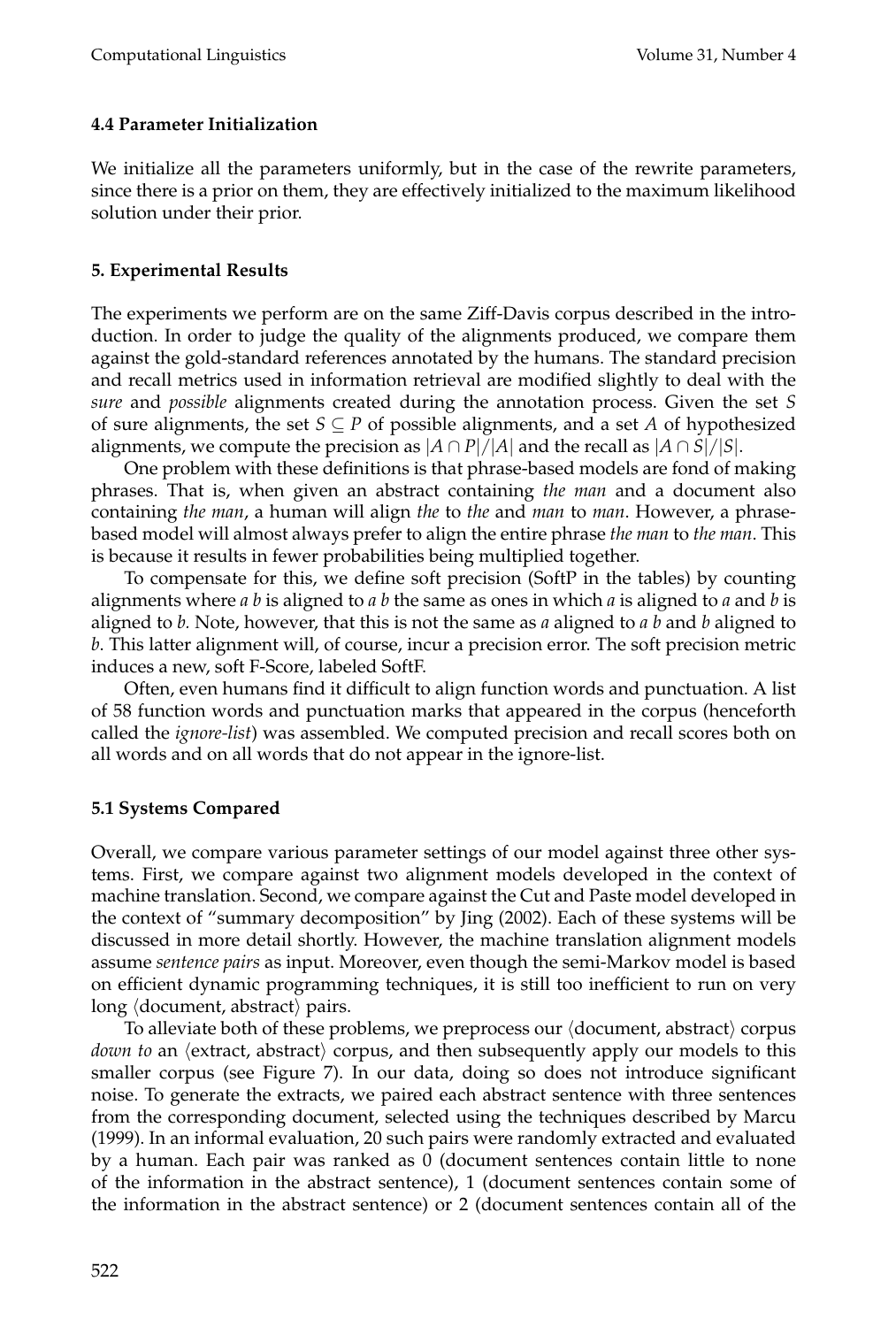

# **Figure 7**

Pictorial representation of the conversion of the  $\langle$ document, abstract $\rangle$  corpus to an  $\langle$ extract,  $abstract$  corpus.

information). Of the 20 random examples, none were labeled as 0; 5 were labeled as 1; and 15 were labeled as 2, giving a mean rating of 1.75. We refer to the resulting corpus as the  $\langle$ extract, abstract $\rangle$  corpus, statistics for which are shown in Table 3. Finally, for fair comparison, we also run the Cut and Paste model only on the extracts.<sup>9</sup>

**5.1.1 Machine Translation Models.** We compare against several competing systems, the first of which is based on the original IBM Model 4 for machine translation (Brown et al. 1993) and the HMM machine translation alignment model (Vogel, Ney, and Tillmann 1996) as implemented in the GIZA++ package (Och and Ney 2003). We modified the code slightly to allow for longer inputs and higher fertilities, but otherwise made no changes. In all of these setups, 5 iterations of Model 1 were run, followed by five iterations of the HMM model. For Model 4, 5 iterations of Model 4 were subsequently run.

In our model, the distinction between the *summary* and the *document* is clear, but when using a model from machine translation, it is unclear which of the summary and the document should be considered the *source* language and which should be considered the *target* language. By making the summary the source language, we are effectively requiring that the *fertility* of each summary word be very high, or that many words are null generated (since we must generate all of the document). By making the document the source language, we are forcing the model to make most document words have zero fertility. We have performed experiments in both directions, but the latter (document as source) performs better in general.

In order to *seed* the machine translation model so that it knows that word identity is a good solution, we appended our corpus with *sentence pairs* consisting of one *source* word and one *target* word, which were identical. This is common practice in the machine translation community when one wishes to cheaply encode knowledge from a dictionary into the alignment model.

**5.1.2 Cut and Paste Model.** We also tested alignments using the Cut and Paste summary decomposition method (Jing 2002), based on a non-trainable HMM. Briefly,

<sup>9</sup> Interestingly, the Cut and Paste method actually achieves *higher* performance scores when run on only the extracts rather than the full documents.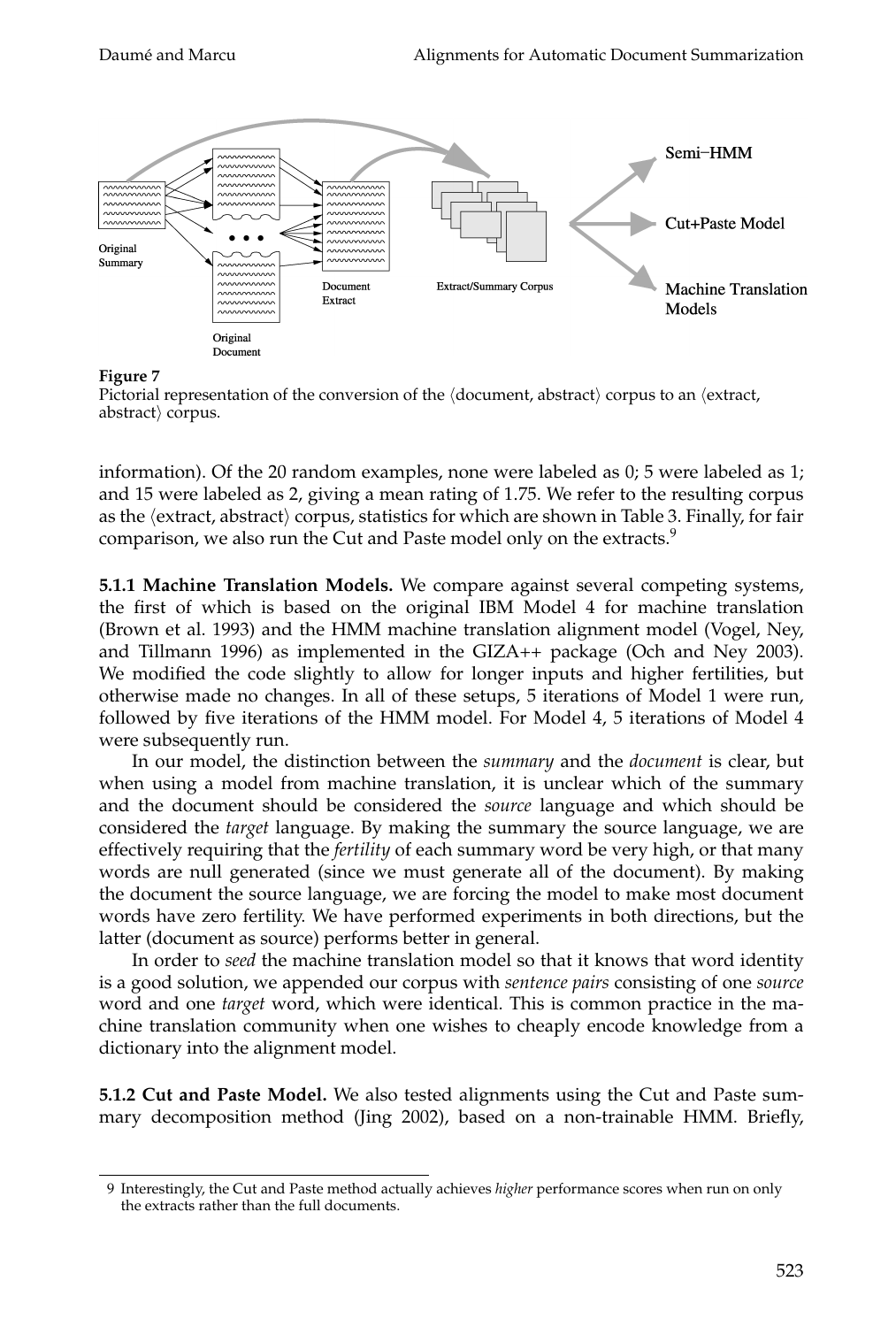| Abstracts        | Extracts | Documents   |
|------------------|----------|-------------|
|                  |          | 2033        |
| 13k              | 41k      | 82k         |
| 261 <sub>k</sub> | 1M       | 2.5M        |
| 14k              | 26k      | 42k         |
|                  |          |             |
| 6.28             | 21.51    | 40.83       |
| 128.52           | 510.99   | 1229.71     |
| 20.47            | 23.77    | 28.36       |
|                  |          | 2033<br>29k |

**Table 3** Ziff-Davis extract corpus statistics.

the Cut and Paste HMM searches for long contiguous blocks of words in the document and abstract that are identical (up to stem). The longest such sequences are aligned. By fixing a length cutoff of *n* and ignoring sequences of length less than *n*, one can arbitrarily increase the precision of this method. We found that  $n = 2$  yields the best balance between precision and recall (and the highest F-measure). On this task, this model drastically outperforms the machine translation models.

**5.1.3 The Semi-Markov Model.** While the semi-HMM is based on a dynamic programming algorithm, the effective search space in this model is enormous, even for moderately sized  $\langle$  document, abstract $\rangle$  pairs. The semi-HMM system was then trained on this  $\langle$ extract, abstract $\rangle$  corpus. We also restrict the state-space with a beam, sized at 50% of the unrestricted state-space. With this configuration, we run ten iterations of the forward-backward algorithm. The entire computation time takes approximately 8 days on a 128-node cluster computer.

We compare three settings of the semi-HMM. The first, *semi-HMM-relative*, uses the relative movement jump table; the second, *semi-HMM-Gaussian*, uses the Gaussian parameterized jump table; the third, *semi-HMM-syntax*, uses the syntax-based jump model.

# **5.2 Evaluation Results**

The results, in terms of precision, recall, and F-score, are shown in Table 4. The first three columns are when these three statistics are computed over all words. The next three columns are when these statistics are only computed over words that do not appear in our *ignore list* of 58 stop words. Under the methodology for combining the two human annotations by taking the union, either of the human scores would achieve a precision and recall of 1.0. To give a sense of how well humans actually perform on this task, we compare each human against the other.

As we can see from Table 4, none of the machine translation models is well suited to this task, achieving, at best, an F-score of 0.298. The *flipped* models, in which the document sentences are the *source* language and the abstract sentences are the *target* language perform significantly better (comparatively). Since the MT models are not symmetric, going the bad way requires that many document words have zero fertility, which is difficult for these models to cope with.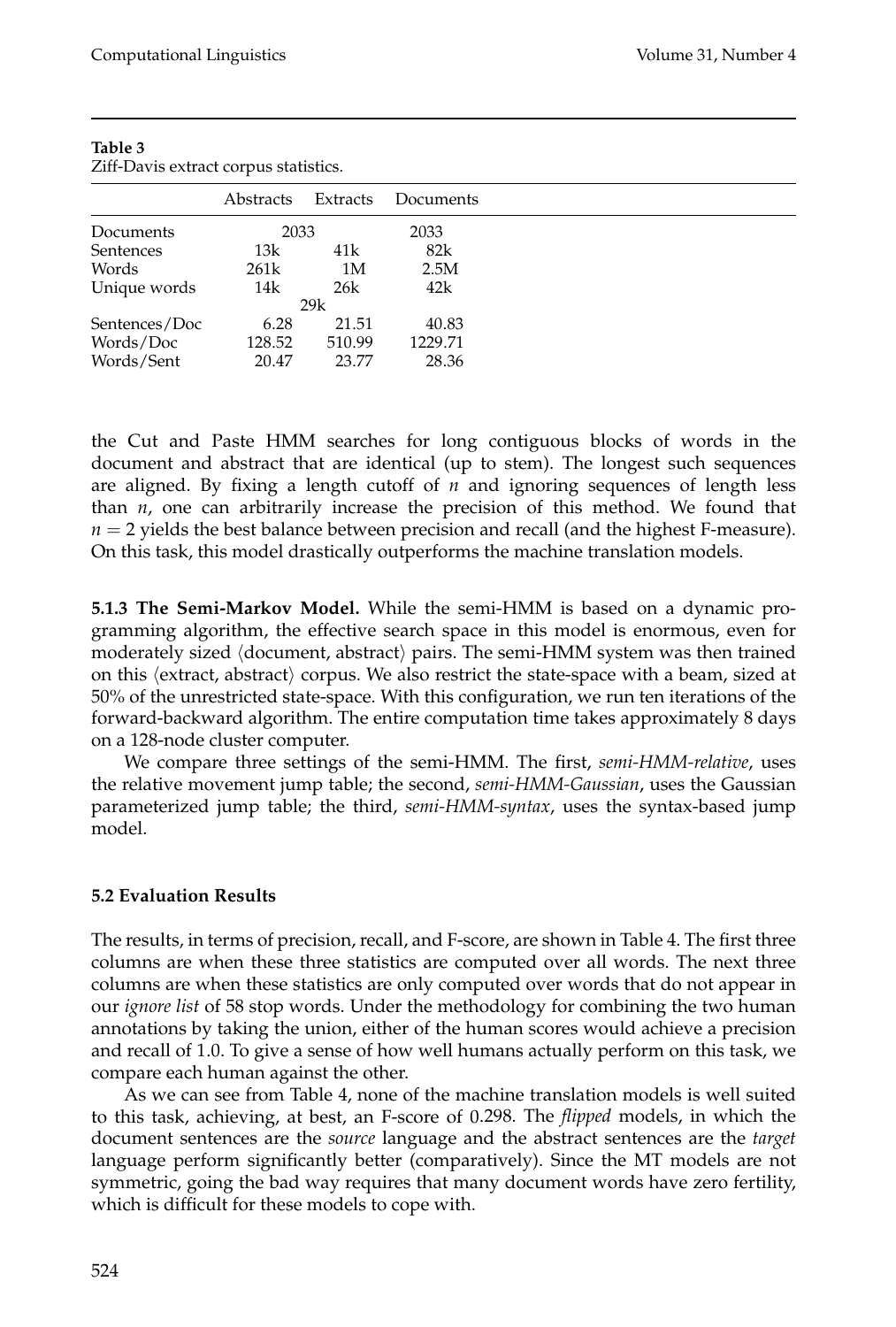|                       | All Words |        |       | Non-Stop Words |        |       |
|-----------------------|-----------|--------|-------|----------------|--------|-------|
| System                | SoftP     | Recall | SoftF | SoftP          | Recall | SoftF |
| $H$ uman <sub>1</sub> | 0.727     | 0.746  | 0.736 | 0.751          | 0.801  | 0.775 |
| Human <sub>2</sub>    | 0.680     | 0.695  | 0.687 | 0.730          | 0.722  | 0.726 |
| HMM (Sum=Src)         | 0.120     | 0.260  | 0.164 | 0.139          | 0.282  | 0.186 |
| Model 4 (Sum=Src)     | 0.117     | 0.260  | 0.161 | 0.135          | 0.283  | 0.183 |
| HMM (Doc=Src)         | 0.295     | 0.250  | 0.271 | 0.336          | 0.267  | 0.298 |
| Model 4 (Doc=Src)     | 0.280     | 0.247  | 0.262 | 0.327          | 0.268  | 0.295 |
| Cut and Paste         | 0.349     | 0.379  | 0.363 | 0.431          | 0.385  | 0.407 |
| semi-HMM-relative     | 0.456     | 0.686  | 0.548 | 0.512          | 0.706  | 0.593 |
| semi-HMM-Gaussian     | 0.328     | 0.573  | 0.417 | 0.401          | 0.588  | 0.477 |
| semi-HMM-syntax       | 0.504     | 0.701  | 0.586 | 0.522          | 0.712  | 0.606 |

#### **Table 4** Results on the Ziff-Davis corpus.

The Cut and Paste method performs significantly better, which is to be expected, since it is designed specifically for summarization. As one would expect, this method achieves higher precision than recall, though not by very much. The fact that the Cut and Paste model performs so well, compared to the MT models, which are able to learn non-identity correspondences, suggests that any successful model should be able to take advantage of both, as ours does.

Our methods significantly outperform both the IBM models and the Cut and Paste method, achieving a precision of 0.522 and a recall of 0.712, yielding an overall F-score of 0.606 when stop words are not considered. This is still below the human-against-human F-score of 0.775 (especially considering that the true human-against-human scores are 1.0), but significantly better than any of the other models.

Among the three settings of our jump table, the syntax-based model performs best, followed by the relative jump model, with the Gaussian model coming in worst (though still better than any other approach). Inspecting Figure 2, the fact that the Gaussian model does not perform well is not surprising; the data shown there is very non-Gaussian. A double-exponential model might be a better fit, but it is unlikely that such a model will outperform the syntax based model, so we did not perform this experiment.

# **5.3 Error Analysis**

The first mistake frequently made by our model is to not align summary words to null. In effect, this means that our model of null-generated summary words is lacking. An example of this error is shown in Example 1 in Figure 8. In this example, the model has erroneously aligned *from DOS* in the abstract to *from DOS* in the document (the error is shown in bold). This alignment is wrong because the context of *from DOS* in the document is completely different from the context it appears in the summary. However, the identity rewrite model has overwhelmed the locality model and forced this incorrect alignment. To measure the frequency of such errors, we have post-processed our system's alignments so that whenever a human alignment contains a null-generated summary word, our model also predicts that this word is null-generated. Doing so will not change our system's recall, but it can improve the precision. Indeed, in the case of the relative jump model, the precision jumps from 0.456 to 0.523 (F-score increases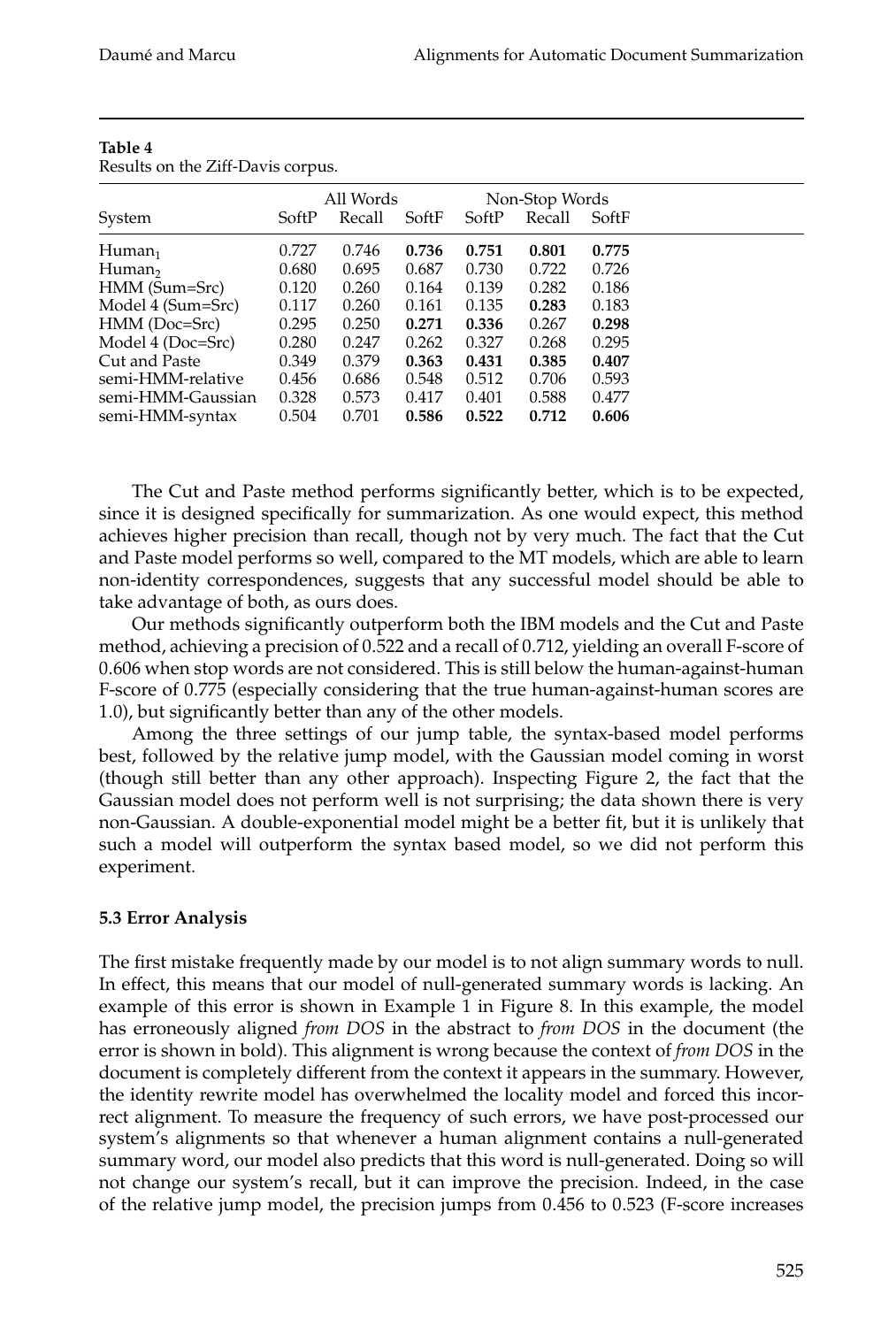### **Example 1:**



### **Example 2:**



. The DMP  $300$ .. Graphics quality is good, with the printer producing a remarkably smooth curved line .... but still eminently readable text ..

### **Figure 8**

Erroneous alignments are in bold. (Top) Example of an error made by our model (from file ZF207-585-936). *From DOS* should be null generated, but the model has erroneously aligned it to an identical phrase that appeared 11 sentences earlier in the document. (Bottom) Error (from ZF207-772-628); *The DMP 300* should be aligned to *the printer* but is instead aligned to a far-away occurrence of *The DMP 300.*

from 0.548 to 0.594) in the case of all words and from 0.512 to 0.559 (F-score increases from 0.593 to 0.624). This corresponds to a relative improvement of roughly 8% F-score. Increases in score for the syntax-based model are roughly the same.

The second mistake our model frequently makes is to trust the identity rewrite model too strongly. This problem has to do either with synonyms that do not appear frequently enough for the system to learn reliable rewrite probabilities, or with coreference issues, in which the system chooses to align, for instance, *Microsoft* to *Microsoft*, rather than *Microsoft* to *the company*, as might be correct in context. As suggested by this example, this problem is typically manifested in the context of coreferential noun phrases. It is difficult to perform a similar analysis of this problem as for the aforementioned problem (to achieve an upper bound on performance), but we can provide some evidence. As mentioned before, in the human alignments, roughly 51% of all aligned phrases are lexically identical. In the alignments produced by our model (on the same documents), this number is 69%. In the case of stem identity, the hand-aligned data suggests that stem identity should hold in 67% of the cases; in our alignments, this number was 81%. An example of this sort of error is shown in Example 2 in Figure 8. Here, the model has aligned *The DMP 300* in the abstract to *The DMP 300* in the document, while it should have been aligned to *the printer* due to locality constraints (note that the model also misses the (*produces*  $\leftrightarrow$  *producing*) alignment, likely as a sideeffect of it making the error depicted in bold).

In Table 5, we have shown examples of common errors made by our system (these were randomly selected from a much longer list of errors). These examples are shown out of their contexts, but in most cases, the error is clear even so. In the first column, we show the summary phrase in question. In the second column, we show the document phrase to which it *should* be aligned, and in the third column, we show the document phrase that our model aligned it to (or *null*). In the right column, we classify the model's alignment as *incorrect* or *partially correct*.

The errors shown in Table 5 show several weaknesses of the model. For instance, in the first example, it aligns *to port* with *to port*, which seems correct without context, but the chosen occurrence of *to port* in the document is in the discussion of a completely different porting process than that referred to in the summary (and is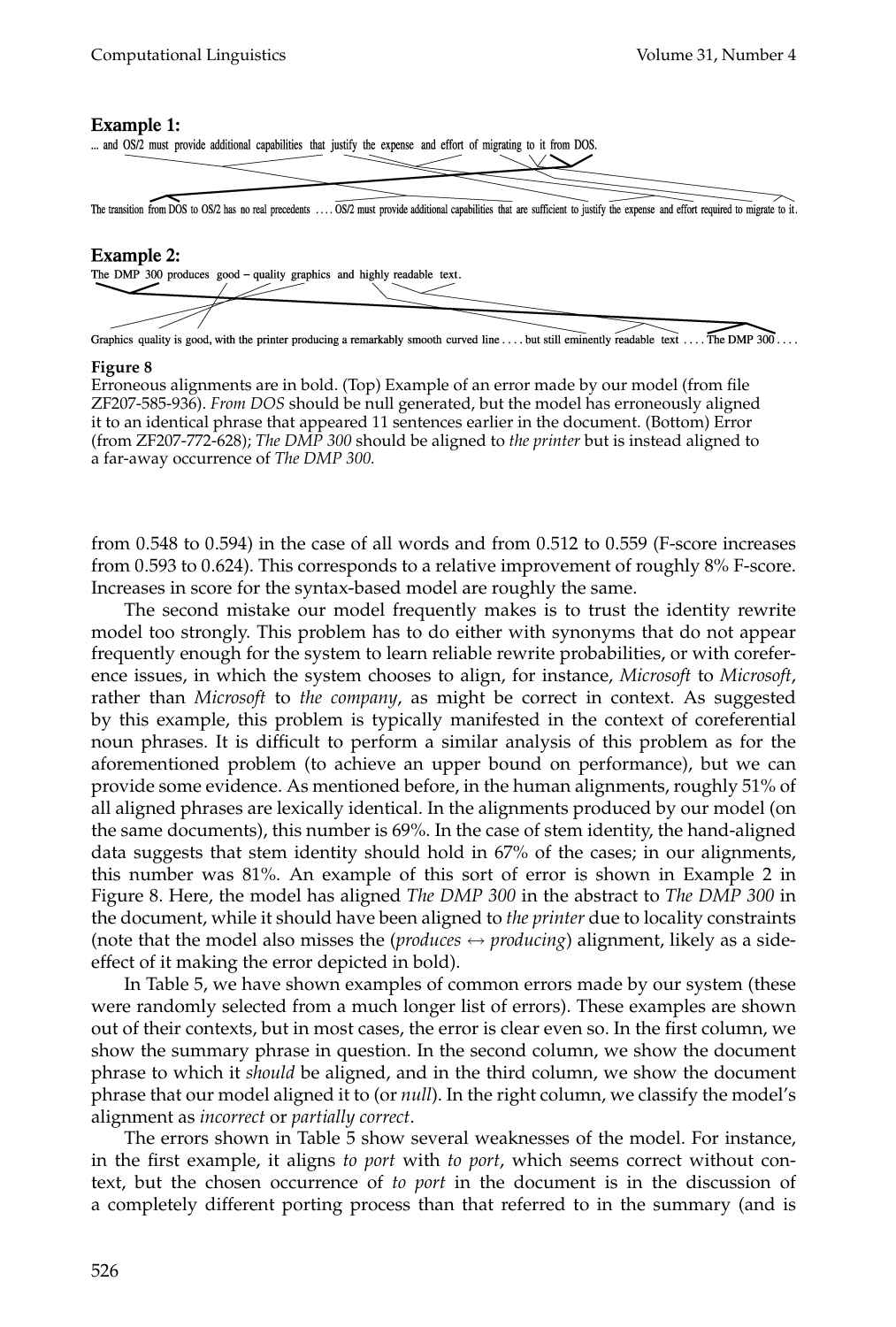### **Table 5**

Ten example phrase alignments from the hand-annotated corpus; the last column indicates whether the semi-HMM correctly aligned this phrase.

| Summary Phrase           | True Phrase            | Aligned Phrase  | Class     |
|--------------------------|------------------------|-----------------|-----------|
| to port                  | can port               | to port         | incorrect |
| $OS - 2$                 | the OS $/2$            | OS/2            | partial   |
| will use                 | will be using          | will using      | partial   |
| word processing programs | word processors        | word processing | incorrect |
| consists of              | also includes          | null of         | partial   |
| will test                | will also have to test | will test       | partial   |
| the potential buyer      | many users             | the buyers      | incorrect |
| The new software         | Crosstalk for Windows  | new software    | incorrect |
| are generally powered by | run on                 | null            | incorrect |
| Oracle Corp.             | the software publisher | Oracle Corp.    | incorrect |

several sentences away). The seventh and tenth examples (*The new software* and *Oracle Corp.*, respectively) show instances of the coreference error that occurs commonly.

### **6. Conclusion and Discussion**

Currently, summarization systems are limited to either using hand-annotated data or using weak alignment models at the granularity of sentences, which serve as suitable training data only for sentence extraction systems. To train more advanced extraction systems, such as those used in document compression models or in next-generation abstraction models, we need to better understand the lexical correspondences between documents and their human written abstracts. Our work is motivated by the desire to leverage the vast number of  $\langle$ document, abstract $\rangle$  pairs that are freely available on the Internet and in other collections and to create word- and phrase-aligned (document, abstract $\rangle$  corpora automatically.

This article presents a statistical model for learning such alignments in a completely unsupervised manner. The model is based on an extension of a hidden Markov model, in which multiple emissions are made in the course of one transition. We have described efficient algorithms in this framework, all based on dynamic programming. Using this framework, we have experimented with *complex* models of movement and lexical correspondences. Unlike the approaches used in machine translation, where only very simple models are used, we have shown how to efficiently and effectively leverage such disparate knowledge sources and WordNet, syntax trees, and identity models.

We have empirically demonstrated that our model is able to learn the complex structure of  $\langle$ document, abstract $\rangle$  pairs. Our system outperforms competing approaches, including the standard machine translation alignment models (Brown et al. 1993; Vogel, Ney, and Tillmann 1996) and the state-of-the-art Cut and Paste summary alignment technique (Jing 2002).

We have analyzed two sources of error in our model, including issues of nullgenerated summary words and lexical identity. Within the model itself, we have already suggested two major sources of error in our alignment procedure. Clearly more work needs to be done to fix these problems. One approach that we believe will be particularly fruitful would be to add a fifth model to the linearly interpolated rewrite model based on lists of synonyms automatically extracted from large corpora. Additionally,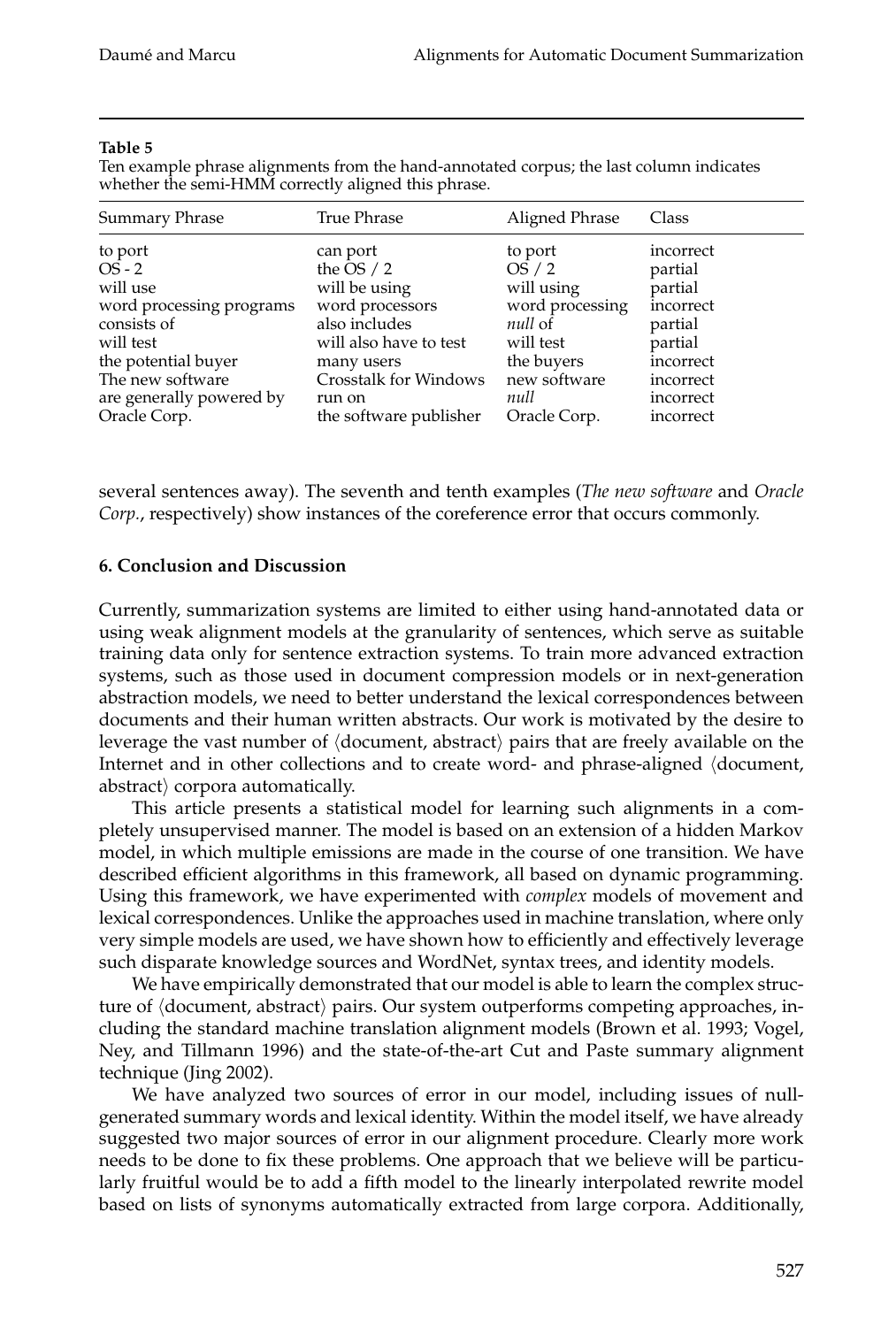investigating the possibility of including some sort of weak coreference knowledge into the model might serve to help with the second class of errors made by the model.

One obvious aspect of our method that may reduce its general usefulness is the computation time. In fact, we found that despite the efficient dynamic programming algorithms available for this model, the state space and output alphabet are simply so large and complex that we were forced to first map documents down to extracts before we could process them (and even so, computation took roughly 1,000 processor hours). Though we have not pursued it in this work, we do believe that there is room for improvement computationally, as well. One obvious first approach would be to run a simpler model for the first iteration (for example, Model 1 from machine translation (Brown et al. 1993), which tends to be very *recall oriented*) and use this to see subsequent iterations of the more complex model. By doing so, one could *recreate* the extracts at each iteration using the previous iteration's parameters to make better and *shorter* extracts. Similarly, one might only allow summary words to align to words found in their corresponding extract sentences, which would serve to significantly speed up training and, combined with the parameterized extracts, might not hurt performance. A final option, but one that we do not advocate, would be to give up on phrases and train the model in a word-to-word fashion. This could be coupled with heuristic phrasal creation as is done in machine translation (Och and Ney 2000), but by doing this, one completely loses the probabilistic interpretation that makes this model so pleasing.

Aside from computational considerations, the most obvious future effort along the lines of this model is to incorporate it into a full document summarization system. Since this can be done in many ways, including training extraction systems, compression systems, headline generation systems, and even extraction systems, we left this to future work so that we could focus specifically on the alignment task in this article. Nevertheless, the true usefulness of this model will be borne out by its application to true summarization tasks.

# **Acknowledgments**

We wish to thank David Blei for helpful theoretical discussions related to this project and Franz Josef Och for sharing his technical expertise on issues that made the computations discussed in this paper possible. We sincerely thank the anonymous reviewers of an original conference version of this article as well reviewers of this longer version, all of whom gave very useful suggestions. Some of the computations described in this work were made possible by the High Performance Computing Center at the University of Southern California. This work was partially supported by DARPA-ITO grant N66001-00-1-9814, NSF grant IIS-0097846, NSF grant IIS-0326276, and a USC Dean Fellowship to Hal Daumé III.

# **References**

Aydin, Zafer, Yucel Altunbasak, and Mark Borodovsky. 2004. Protein secondary structure prediction with semi-Markov

HMMs. In *Proceedings of the IEEE International Conference on Acoustics, Speech and Signal Processing (ICASSP)*, May 17–21.

- Banko, Michele, Vibhu Mittal, and Michael Witbrock. 2000. Headline generation based on statistical translation. In *Proceedings of the Conference of the Association for Computational Linguistics (ACL)*, pages 318–325, Hong Kong, October 1–8.
- Barzilay, Regina and Noemie Elhadad. 2003. Sentence alignment for monolingual comparable corpora. In *Proceedings of the Conference on Empirical Methods in Natural Language Processing (EMNLP)*, pages 25–32.
- Baum, Leonard E. and J. E. Eagon. 1967. An inequality with applications to statistical estimation for probabilistic functions of Markov processes and to a model of ecology. *Bulletins of the American Mathematical Society*, 73:360–363.
- Baum, Leonard E. and Ted Petrie. 1966. Statistical inference for probabilistic functions of finite state Markov chains. *Annals of Mathematical Statistics*, 37:1554–1563.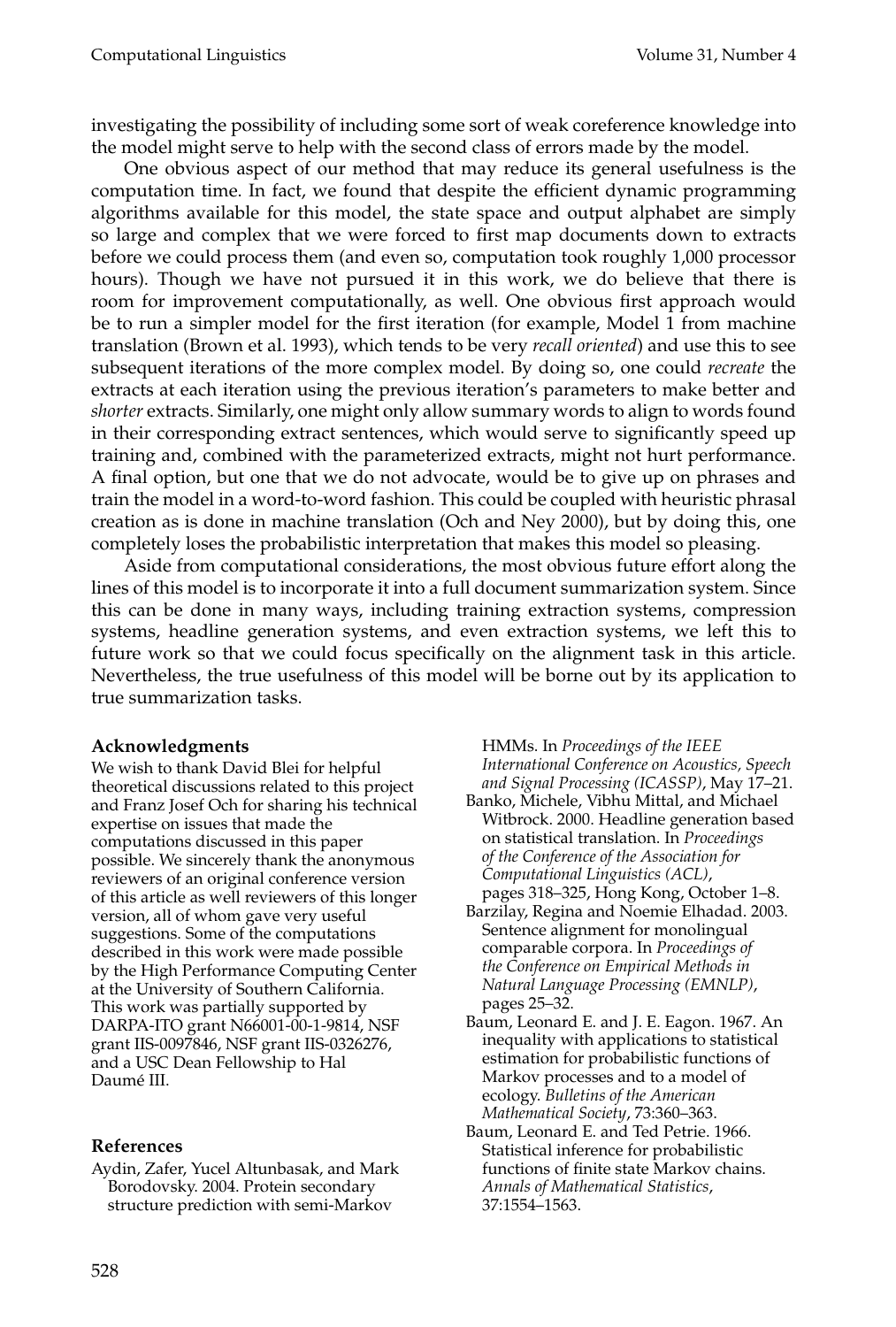- Berger, Adam and Vibhu Mittal. 2000. Query-relevant summarization using FAQs. In *Proceedings of the Conference of the Association for Computational Linguistics (ACL)*, pages 294–301, Hong Kong, October 1–8.
- Boyles, Russell A. 1983. On the convergence of the EM algorithm. *Journal of the Royal Statistical Society*, B(44):47–50.
- Brown, Peter F., Stephen A. Della Pietra, Vincent J. Della Pietra, and Robert L. Mercer. 1993. The mathematics of statistical machine translation: Parameter estimation. *Computational Linguistics*, 19(2):263–311.
- Carletta, Jean. 1995. Assessing agreement on classification tasks: The kappa statistic. *Computational Linguistics*, 22(2): 249–254.
- Carroll, John, Guido Minnen, Yvonne Canning, Siobhan Devlin, and John Tait. 1998. Practical simplification of English newspaper text to assist aphasic readers. In *Proceedings of the AAAI-98 Workshop on Integrating Artificial Intelligence and Assistive Technology*.
- Chandrasekar, Raman, Christy Doran, and Srinivas Bangalore. 1996. Motivations and methods for text simplification. In *Proceedings of the International Conference on Computational Linguistics (COLING)*, pages 1041–1044, Copenhagen, Denmark.
- Charniak, Eugene. 1997. Statistical parsing with a context-free grammar and word statistics. In *Proceedings of the Fourteenth National Conference on Artificial Intelligence (AAAI'97)*, pages 598–603, Providence, RI, July 27–31.
- Daumé III, Hal and Daniel Marcu. 2002. A noisy-channel model for document compression. In *Proceedings of the Conference of the Association for Computational Linguistics (ACL)*, pages 449–456.
- Daumé III, Hal and Daniel Marcu. 2004. A tree-position kernel for document compression. In *Proceedings of the Fourth Document Understanding Conference (DUC 2004)*, Boston, MA, May 6–7.
- Dempster, Arthur P., Nan M. Laird, and Donald B. Rubin. 1977. Maximum likelihood from incomplete data via the EM algorithm. *Journal of the Royal Statistical Society*, B39(1):1–37.
- Edmundson, H. P. 1969. New methods in automatic abstracting. *Journal of the Association for Computing Machinery*, 16(2):264–285. Reprinted in *Advances in*

*Automatic Text Summarization*, I. Mani and M. T. Maybury, (eds.).

- Eisner, Jason. 2003. Learning non-isomorphic tree mappings for machine translation. In *Proceedings of the Conference of the Association for Computational Linguistics (ACL)*, Sapporo, Japan.
- Ferguson, Jack D. 1980. Variable duration models for speech. In *Proceedings of the Symposium on the Application of Hidden Markov Models to Text and Speech*, pages 143–179, October, Princeton, NJ.
- Gales, Mark J. F. and Steve J. Young. 1993. The theory of segmental hidden Markov models. Technical report, Cambridge University Engineering Department.
- Gauvain, Jean-Luc and Chin-Hui Lee. 1994. Maximum a-posteriori estimation for multivariate Gaussian mixture observations of Markov chains. *IEEE Transactions Speech and Audio Processing*, 2:291–298.
- Ge, Xianping and Padhraic Smyth. 2000. Segmental semi-Markov models for change-point detection with applications to semiconductor manufacturing. Technical report, University of California at Irvine, March.
- Gildea, Daniel. 2003. Loosely tree-based alignment for machine translation. In *Proceedings of the Conference of the Association for Computational Linguistics (ACL)*, pages 80–87, Sapporo, Japan.
- Grefenstette, Gregory. 1998. Producing intelligent telegraphic text reduction to provide an audio scanning service for the blind. In *Working Notes of the AAAI Spring Symposium on Intelligent Text Summarization*, pages 111–118, Stanford University, Stanford, CA.
- Jensen, J. L. W. V. 1906. Sur les fonctions convexes et les inégalités entre les valeurs moyennes. *Acta Mathematica*, 30:175–193.
- Jing, Hongyan. 2000. Sentence reduction for automatic text summarization. In *Proceedings of the Conference of the North American Chapter of the Association for Computational Linguistics (NAACL)*, pages 310–315, Seattle, WA.
- Jing, Hongyan. 2002. Using hidden Markov modeling to decompose human-written summaries. *Computational Linguistics*, 28(4):527–544.
- Knight, Kevin and Daniel Marcu. 2002. Summarization beyond sentence extraction: A probabilistic approach to sentence compression. *Artificial Intelligence*, 139(1):91–107.